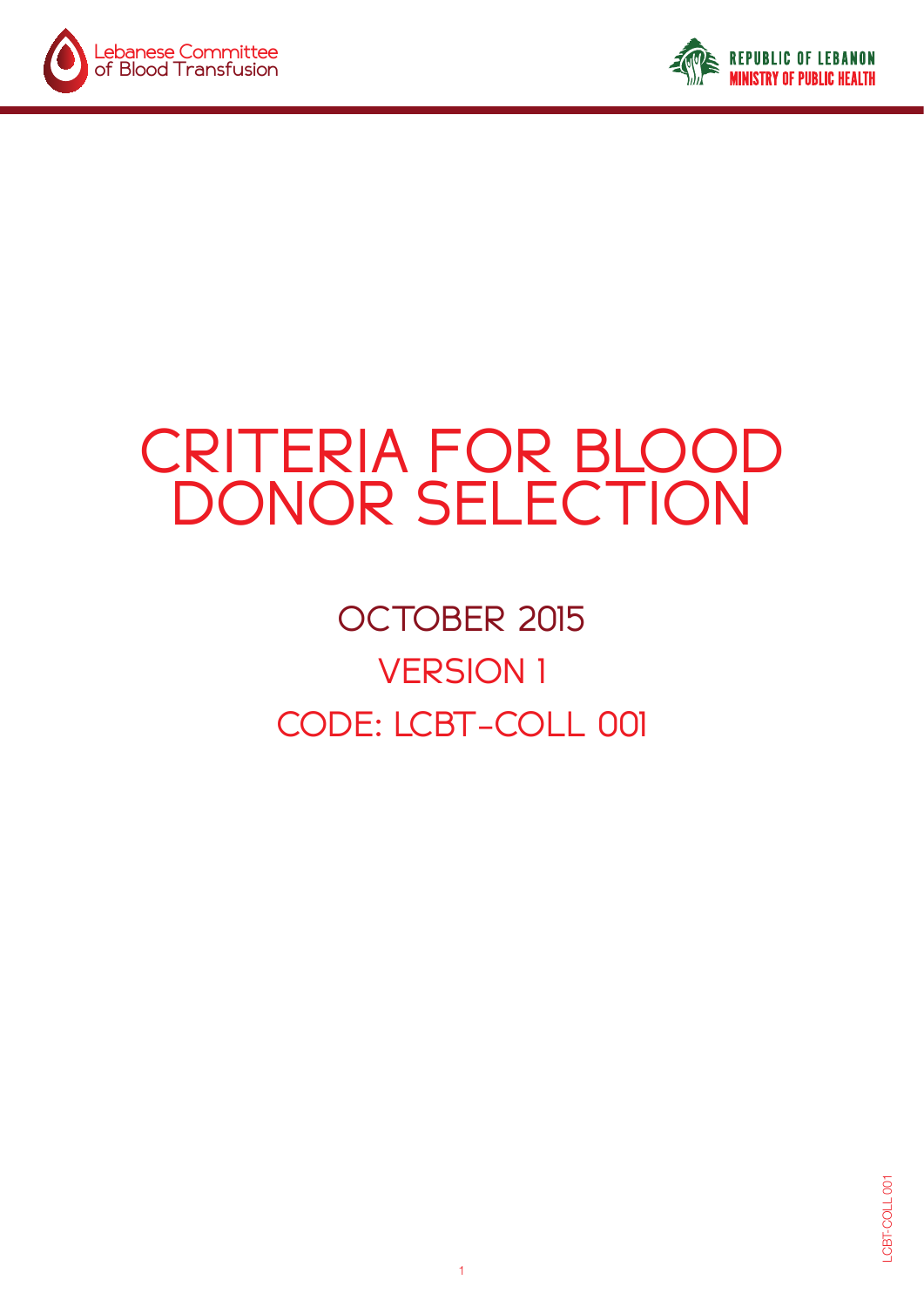



## GENERAL CONSIDERATIONS:

#### A. Age and Gender:

The lower age limit for blood donation is 18 years. Before that, blood donations are not allowed.

Between 18 and 60 years of age, all types of blood donations are allowed, except for the granulocytes collection which is allowed only before the age of 50 years. First time donors older than 60 years may be accepted at the discretion of the physician responsible of the blood transfusion center.

Prefer collection and preparation of plasma and platelet concentrates from male donors and non-immunized woman by pregnancies.

#### **B.** Donation interval:

The minimum interval between donations:

- After whole blood donation an interval of 8 weeks is required before the next whole blood, red cell or platelet donation.
- After platelet donation an interval of 48 hours is required prior to any further donation if there was satisfactory return of red blood cells during the apheresis; if not, the interval should be 8 weeks, unless the total volume of RBC loss is less than 200 ml.
- 16 weeks after a 2-unit red cell apheresis collection.

#### C. Donation frequency:

The number of units of packed red blood cells collected from whole blood and / or apheresis is less than or equal to six per year for men, and four per year for women with a minimum interval of 8 weeks between two consecutive donations. The interval between two apheresis platelet donations is at least 48 hours, with a maximum of 2 donations per week, and up

#### to 24 times per year for men and women.

The number of apheresis plasma donations is less than or equal to 24 per year for men and women.

#### D. Collected volume:

For whole blood donations: the total collected volume, excluding blood samples and anticoagulants, is equal to or less than 13 % of the donor's total blood volume-with a maximum of 450 ml.

For Platelet apheresis procedures: the total collected volume, excluding blood samples and anticoagulant, is equal to or less than 13 % of the donor's total blood volume-with a maximum of 650 ml.

For apheresis plasma donations; the total collected volume, excluding blood samples and anticoagulant, is equal to or less than 16  $%$  of the donor total blood volume-with a maximum of 750 ml.

#### E. Clinical and biological characteristics of the donor:

#### 1. Clinical characteristics:

During the pre-donation interview: the phlebotomist will determine if the donor, having any contraindication, is able to donate blood by asking additional questions related to these contraindications (their duration, chronicity and evolution).

The donation is not authorized if there is a risk of insufficient or inadequate response to the questionnaire due to the lack of understanding.

The prospective donor will be deferred if he/she has any of the contraindications mentioned in one of the tables in Annex II. Health authorities (MOPH) may modify, add, or remove contraindications to blood donation based on specific epidemiological situations or hemovigilance data.

Prospective donors of whole blood donations should weigh at least 50 kg to donate 450 ml  $\pm$  10%.

Prospective donors of apheresis platelet or plasma donations should weigh at least 50 kg.

For red cells apheresis, the total blood volume of the prospective donors has to be equal to or greater than 5 liters.

#### 2. Biological characteristics:

The hemoglobin level must be:

- 12.5 - 16 g/dl for females (Hematocrit = 38 - 48%) and 13.5 - 18 g/dl for males (Hematocrit = 40 - 54%) for any type of donation:

- 14.0 g/dl for males and females for two units red cell apheresis collection:
- 12.5 g/dl for females and 13.5 g/dl for males for plasma donations.

. Below these values, the donation is left at the discretion of the physician responsible for the blood transfusion center. For apheresis platelet donation, the donor's platelet count has to be above  $150 \times 10^9$ /L.

For repeated apheresis platelet donation twice a week for two consecutive weeks, the donor's total protein level has to be greater than or equal to 60 g/L.

Subsequent apheresis red cell collections may be performed only if the serum ferritin level that was measured during the first collection is greater than 20 ng/ml.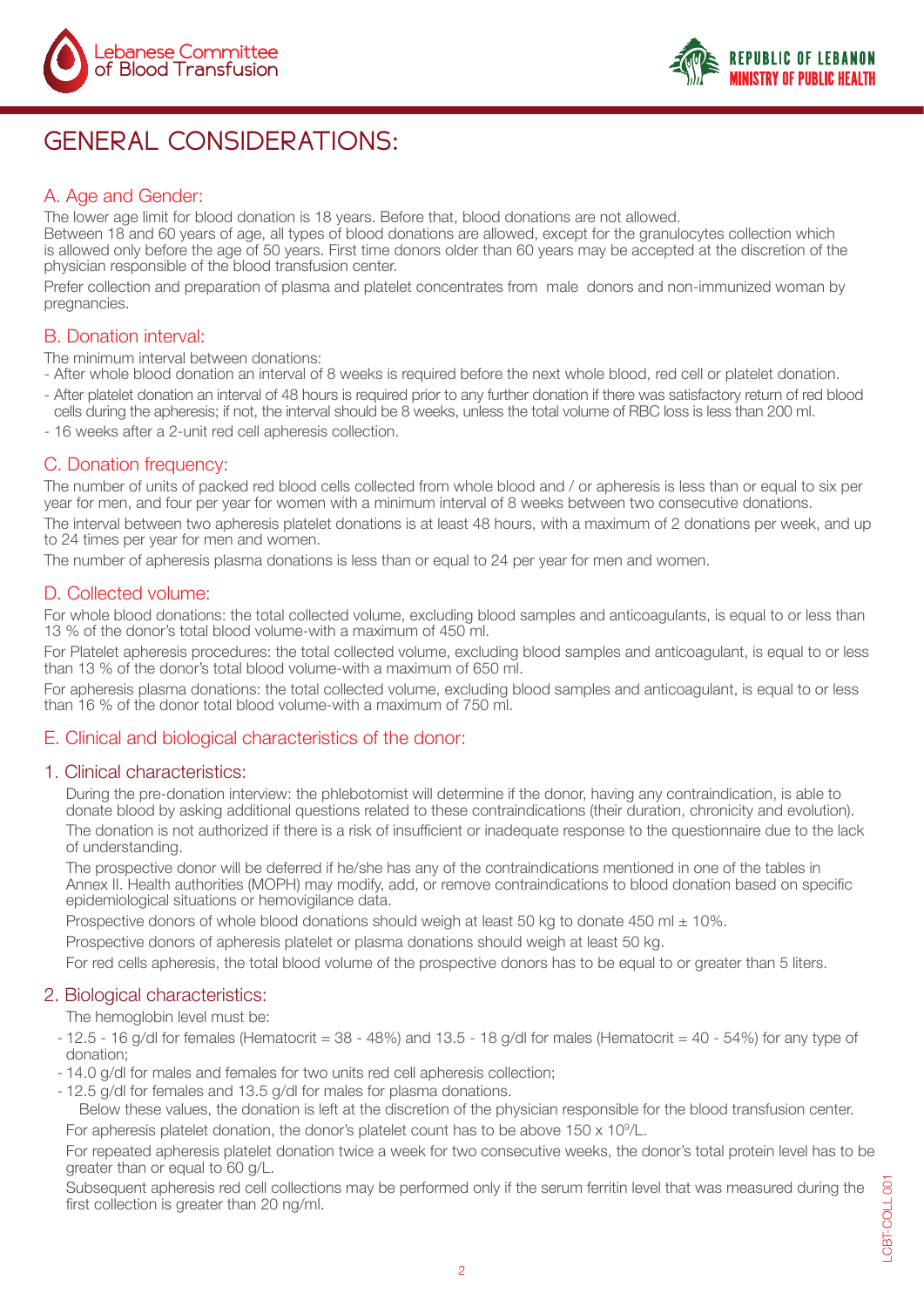



## DONOR MEDICAL HISTORY I: NON-COMMUNICABLE DISEASES

| 1 - CARDIOLOVASCULAR                                                                                                                                          | <b>ACCEPT</b><br><b>DONATION</b> | <b>TEMPORARY</b><br><b>DEFERRAL</b>                 | <b>PERMANENT</b><br><b>DEFERRAL</b> |
|---------------------------------------------------------------------------------------------------------------------------------------------------------------|----------------------------------|-----------------------------------------------------|-------------------------------------|
| Asymptomatic disorder: e.g. functional<br>murmurs, mitral valve prolapse                                                                                      | $\times$                         |                                                     |                                     |
| Surgically corrected simple congenital cardiac<br>malformations                                                                                               |                                  | 12 months after<br>surgery                          |                                     |
| Coronary artery disease                                                                                                                                       |                                  |                                                     | X                                   |
| <b>Endocarditis</b>                                                                                                                                           |                                  |                                                     | $\times$                            |
| Viral Pericarditis fully recovered                                                                                                                            |                                  | 1 year                                              |                                     |
| Pericarditis: other origin                                                                                                                                    |                                  |                                                     | $\overline{X}$                      |
| Angina pectoris                                                                                                                                               |                                  |                                                     | $\times$                            |
| Severe cardiac arrhythmia                                                                                                                                     |                                  |                                                     | $\times$                            |
| Recurrent syncope                                                                                                                                             |                                  |                                                     | $\times$                            |
| Rheumatic fever with evidence of chronic heart<br>disease                                                                                                     |                                  |                                                     | $\times$                            |
| Acquired valvular disease with stenosis or<br>regurgitation                                                                                                   |                                  |                                                     | $\times$                            |
| Valve replacement                                                                                                                                             |                                  |                                                     | $\times$                            |
| Hypertrophic cardiomyopathy                                                                                                                                   |                                  |                                                     | $\times$                            |
| Palliated (i.e. uncorrected) congenital heart<br>disease                                                                                                      |                                  |                                                     | $\times$                            |
| Arterial hypertension:<br>- Systolic Blood pressure ≥150 mmHg and/or<br>Diastolic blood pressure ≥100mmHg.                                                    |                                  | X <sup>1</sup>                                      |                                     |
| Stable uncomplicated hypertension<br>controlled by medication                                                                                                 | $\times$                         |                                                     |                                     |
| if recently started or changed anti-<br>hypertensive medication                                                                                               |                                  | until 28 days after<br>blood pressure<br>stabilized |                                     |
| if hypertensive heart or renal disease                                                                                                                        |                                  |                                                     | $\mathsf X$                         |
| History of cerebrovascular diseases                                                                                                                           |                                  |                                                     | $\times$                            |
| - Arterial thrombosis<br>- recurrent venous thrombosis<br>- Axillary vein thrombosis or thrombophlebitis<br>affecting the upper limb<br>- or Pulmonary emboli |                                  |                                                     | $\mathsf X$                         |

<sup>1</sup> Recheck blood pressure after rest and verify sphygmomanometer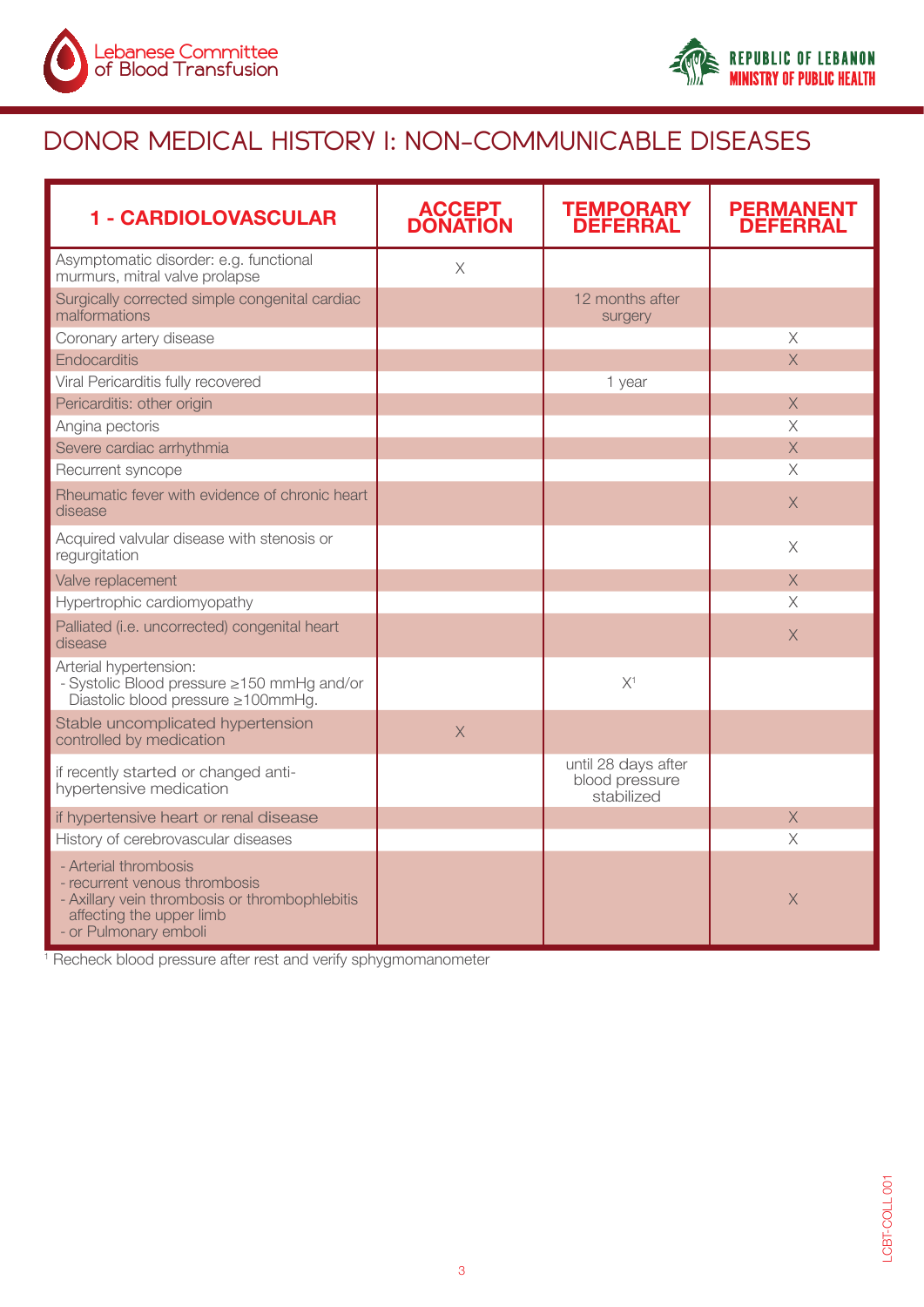



| <b>2 - SKIN DISEASES</b>                                                                                                                     | <b>ACCEPT</b><br><b>DONATION</b> | <b>TEMPORARY</b><br><b>DEFERRAL</b> | <b>PERMANENT</b><br><b>DEFERRAL</b> |
|----------------------------------------------------------------------------------------------------------------------------------------------|----------------------------------|-------------------------------------|-------------------------------------|
| Acne                                                                                                                                         | $X^1$                            |                                     |                                     |
| Allergy:<br>- symptom free<br>- history of anaphylaxis<br>- possible allergy to one of the materials used<br>during donation                 | X                                |                                     | $\times$                            |
| Superficial burns (fully healed)                                                                                                             | $\times$                         |                                     |                                     |
| Psoriasis with infected lesions, systemic<br>symptoms, affected venipuncture site or<br>receiving immunosuppressive or retinoid<br>treatment |                                  |                                     | $\times$                            |
| Vitiligo                                                                                                                                     | X                                |                                     |                                     |
| Contagious skin diseases such as scabies and<br>ringworm                                                                                     |                                  | until cleared                       |                                     |
| Herpes:<br>- symptomatic individuals                                                                                                         |                                  | >28 days following full<br>recovery |                                     |
| Herpes:<br>- individuals with HHV8 infection and Current<br>or former sexual contacts                                                        |                                  |                                     | $\times$                            |
| Cutaneous symptoms of systemic disease<br>or hematological malignancy: Scleroderma,<br>systemic lupus, Kaposi,                               |                                  |                                     | X                                   |
| Cutaneous symptoms of infectious disease                                                                                                     |                                  | $X^2$                               |                                     |

 $^{\rm 1}$  provided venipuncture site is unaffected and patient not treated with roaccutane<br><sup>2</sup> depends on the infectious agent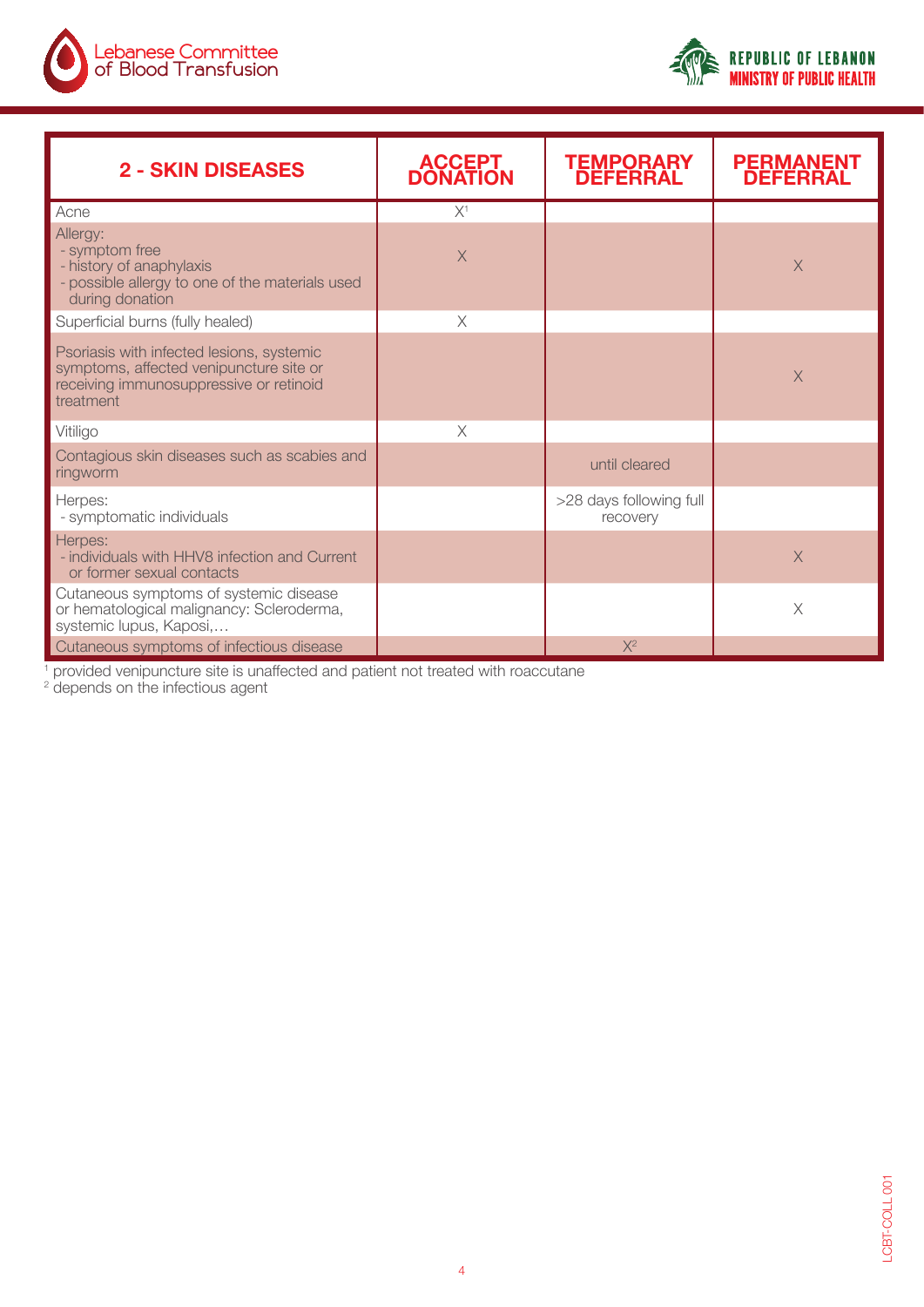



| <b>3 - HEMATOLOGICAL DISEASES<br/>AND MALIGNACIES</b>                                                                                                                                                                                                                                                                              | <b>ACCEPT<br/>DONATION</b> | <b>TEMPORARY<br/>DEFERRAL</b> | <b>PERMANENT</b><br><b>DEFERRAL</b> |  |  |  |
|------------------------------------------------------------------------------------------------------------------------------------------------------------------------------------------------------------------------------------------------------------------------------------------------------------------------------------|----------------------------|-------------------------------|-------------------------------------|--|--|--|
| <b>Cancer/ Malignant diseases</b>                                                                                                                                                                                                                                                                                                  |                            |                               |                                     |  |  |  |
| individuals with a history of malignant diseases:<br>- Leukaemia: i.e. lymphoproliferative and<br>myeloproliferative disorders<br>- Lymphomas<br>- Clonal haematological disorders such as:<br>Polycythaemia rubra vera and essential<br>thrombocythaemia<br>- Paroxysmal nocturnal haemoglobinuria<br>- Myelodysplastic syndromes |                            |                               | $\times$                            |  |  |  |
| individuals with a history of in-situ malignant<br>disease if they were successfully treated and<br>regular monitored and in good health                                                                                                                                                                                           | $\mathsf X$                |                               |                                     |  |  |  |
| <b>Red cells disorders</b>                                                                                                                                                                                                                                                                                                         |                            |                               |                                     |  |  |  |
| if does not meet minimum haemoglobin level<br>for blood donation or under investigation or on<br>treatment for anemia                                                                                                                                                                                                              |                            | $\times$                      |                                     |  |  |  |
| Past history of iron deficiency anemia, with<br>a known cause not a contraindication to<br>donation, when treatment completed and fully<br>recovered                                                                                                                                                                               | $\times$                   |                               |                                     |  |  |  |
| Vitamin B12 or folate deficiency when fully<br>recovered and on maintenance treatment.                                                                                                                                                                                                                                             | $\times$                   |                               |                                     |  |  |  |
| thalassaemia major or sickle cell disease,<br>inherited red cell membrane defects, G6PD<br>deficiency                                                                                                                                                                                                                              |                            |                               | $\times$                            |  |  |  |
| Chronic anemia of unknown cause or<br>associated with systemic disease or history of<br>hemolysis                                                                                                                                                                                                                                  |                            |                               | $\times$                            |  |  |  |
| Secondary erythrocytosis                                                                                                                                                                                                                                                                                                           | $\times$                   |                               |                                     |  |  |  |
| Polycythaemia rubra vera<br><b>Coagulation Disorders:</b>                                                                                                                                                                                                                                                                          |                            |                               | $\times$                            |  |  |  |
| coagulation factor deficiencies (hemophilia or                                                                                                                                                                                                                                                                                     |                            |                               | $\times$                            |  |  |  |
| other) whether inherited or acquired<br>Former sexual contacts of individuals on<br>regular treatment with plasma-derived<br>coagulation factors                                                                                                                                                                                   |                            | X <sup>1</sup>                |                                     |  |  |  |
| Defer current sexual contacts of individuals<br>on regular treatment with plasma-derived<br>coagulation factors                                                                                                                                                                                                                    |                            | $\mathsf X$                   |                                     |  |  |  |
| thrombocytopenia of unknown cause or<br>associated with long- term hematological or<br>systemic disease                                                                                                                                                                                                                            |                            |                               | $\times$                            |  |  |  |
| Essential thrombocythemia                                                                                                                                                                                                                                                                                                          |                            |                               | Χ                                   |  |  |  |

<sup>1</sup> 12 months after last sexual contact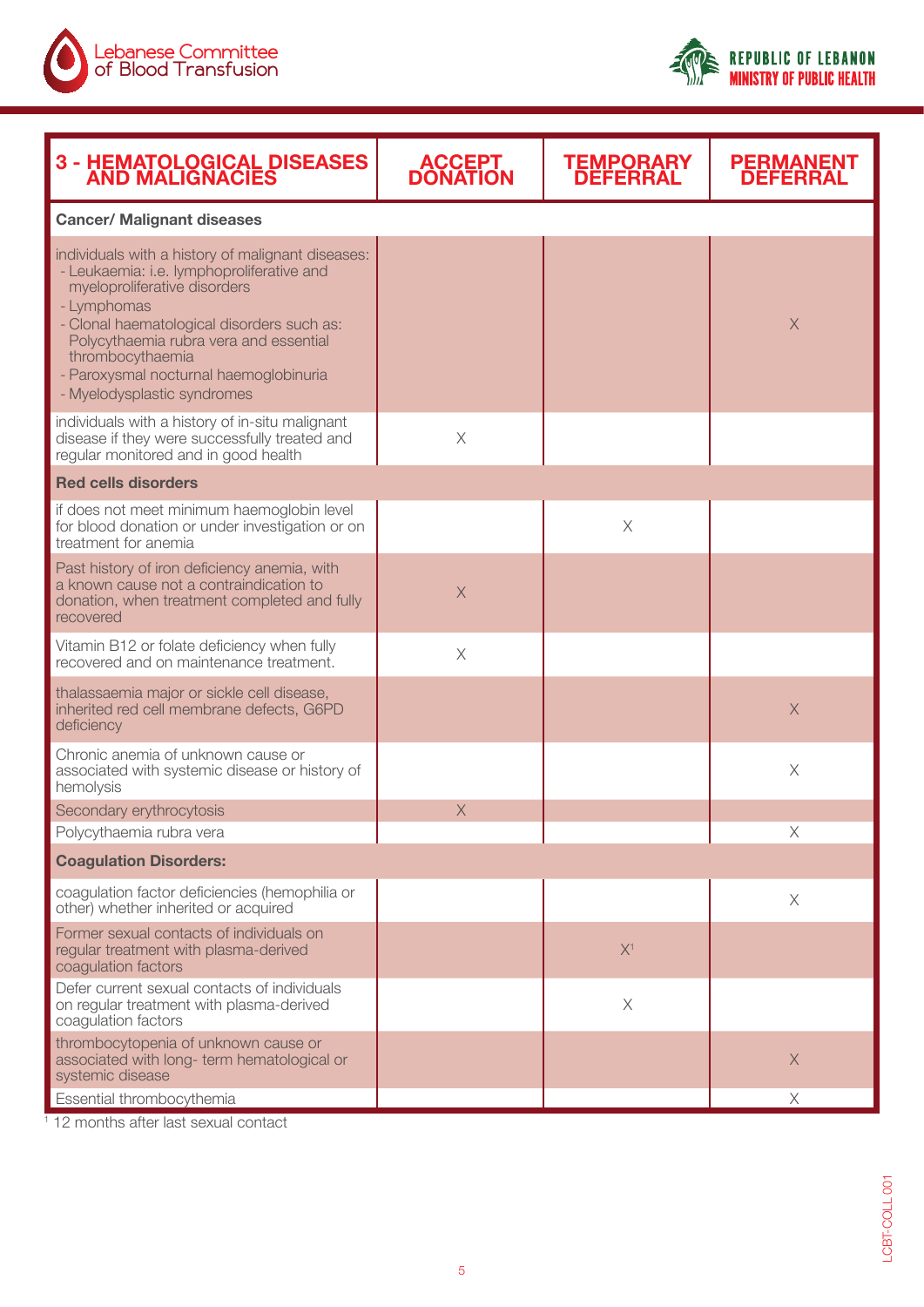



| <b>4 - IMMUNOLOGICAL DISEASES</b>                                                                                                | <b>ACCEPT<br/>DONATION</b> | <b>TEMPORARY<br/>DEFERRAL</b>          | <b>PERMANENT</b><br><b>DEFERRAL</b> |
|----------------------------------------------------------------------------------------------------------------------------------|----------------------------|----------------------------------------|-------------------------------------|
| Severe debilitating autoimmune disorders<br>such as systemic lupus erythematous,<br>dermatomyositis or severe rheumatoid disease |                            |                                        | $\times$                            |
| Immunosuppression due to congenital<br>or acquired hypogammaglobulinaemia or<br>immunosuppressive medication                     |                            |                                        | $\times$                            |
| Rheumatic fever with No evidence of chronic<br>heart disease                                                                     |                            | two years following<br>the last attack |                                     |
| Rheumatic fever with evidence of chronic heart<br>disease                                                                        |                            |                                        | X                                   |
|                                                                                                                                  |                            |                                        |                                     |
|                                                                                                                                  |                            |                                        |                                     |
| 5 - GASTROINTESTINAL<br>DISEASES                                                                                                 | <b>ACCEPT<br/>DONATION</b> | <b>TEMPORARY<br/>DEFERRAL</b>          | <b>PERMANENT</b><br><b>DEFERRAL</b> |
| Irritable bowel syndrome without debility                                                                                        | $\times$                   |                                        |                                     |
| Diarrhea due to irritable bowel syndrome<br>without debility                                                                     | $\times$                   |                                        |                                     |
| Diarrhea                                                                                                                         |                            | $X^1$                                  |                                     |
| Cholecystitis when fully recovered                                                                                               | $\times$                   |                                        |                                     |
| Diverticular disease -asymptomatic-                                                                                              | $\times$                   |                                        |                                     |
| Active inflammatory bowel disease                                                                                                |                            |                                        | $\times$                            |
| Malabsorption syndrome                                                                                                           |                            |                                        | X                                   |
| Gallstones (asymptomatic)                                                                                                        | $\times$                   |                                        |                                     |
| Mild Gastro-oesophageal reflux                                                                                                   | X                          |                                        |                                     |
| Hiatus hernia: mild cases, patients feeling well                                                                                 | $\times$                   |                                        |                                     |

<sup>1</sup> 14 days after full recovery and completion of therapy, including antibiotics and 28 days if symptoms suggestive of Yersinia <sup>2</sup> Defer until completion of treatment and full recovery

| <b>6 - RESPIRATORY DISEASES</b>                                                                                                                                                                                                   | <b>ACCEPT</b><br><b>DONATION</b> | TEMPORARY<br><b>DEFERRAL</b>   | <b>PERMANENT</b><br><b>DEFERRAL</b> |
|-----------------------------------------------------------------------------------------------------------------------------------------------------------------------------------------------------------------------------------|----------------------------------|--------------------------------|-------------------------------------|
| severe, active, chronic or relapsing respiratory<br>disease inclined to threaten the donor's health.                                                                                                                              |                                  |                                | X                                   |
| Asthma: asymptomatic on maintenance<br>dose of non-steroid and/or inhaled steroid<br>medication                                                                                                                                   | $\times$                         |                                |                                     |
| Asthma: full recovery from acute exacerbation<br>and cessation of oral or injected steroids                                                                                                                                       |                                  | 14 days                        |                                     |
| Bronchitis and other acute respiratory infection                                                                                                                                                                                  |                                  | $14 \text{ days}$ <sup>1</sup> |                                     |
| Common cold                                                                                                                                                                                                                       |                                  | $14 \text{ days}$ <sup>1</sup> |                                     |
| Respiratory disease: if breathless at rest or<br>minimal exertion or if cyanosed, has severe<br>obstructive airways disease (including if on<br>long-term oral steroid therapy), or chronic or<br>recurrent respiratory infection |                                  |                                | $\times$                            |
| <b>Tuberculosis</b>                                                                                                                                                                                                               |                                  | $2$ years <sup>2</sup>         |                                     |
| Contacts of individuals with tuberculosis: defer<br>household contacts and other close contacts<br>until screened and confirmed clear of infection                                                                                |                                  | $X^3$                          |                                     |

<sup>1</sup> after full recovery from acute attack and completion of treatment<br><sup>2</sup> Defer for 2 years following confirmation of cure<br><sup>3</sup> defer household contacts and other close contacts until screened and confirmed clear of infecti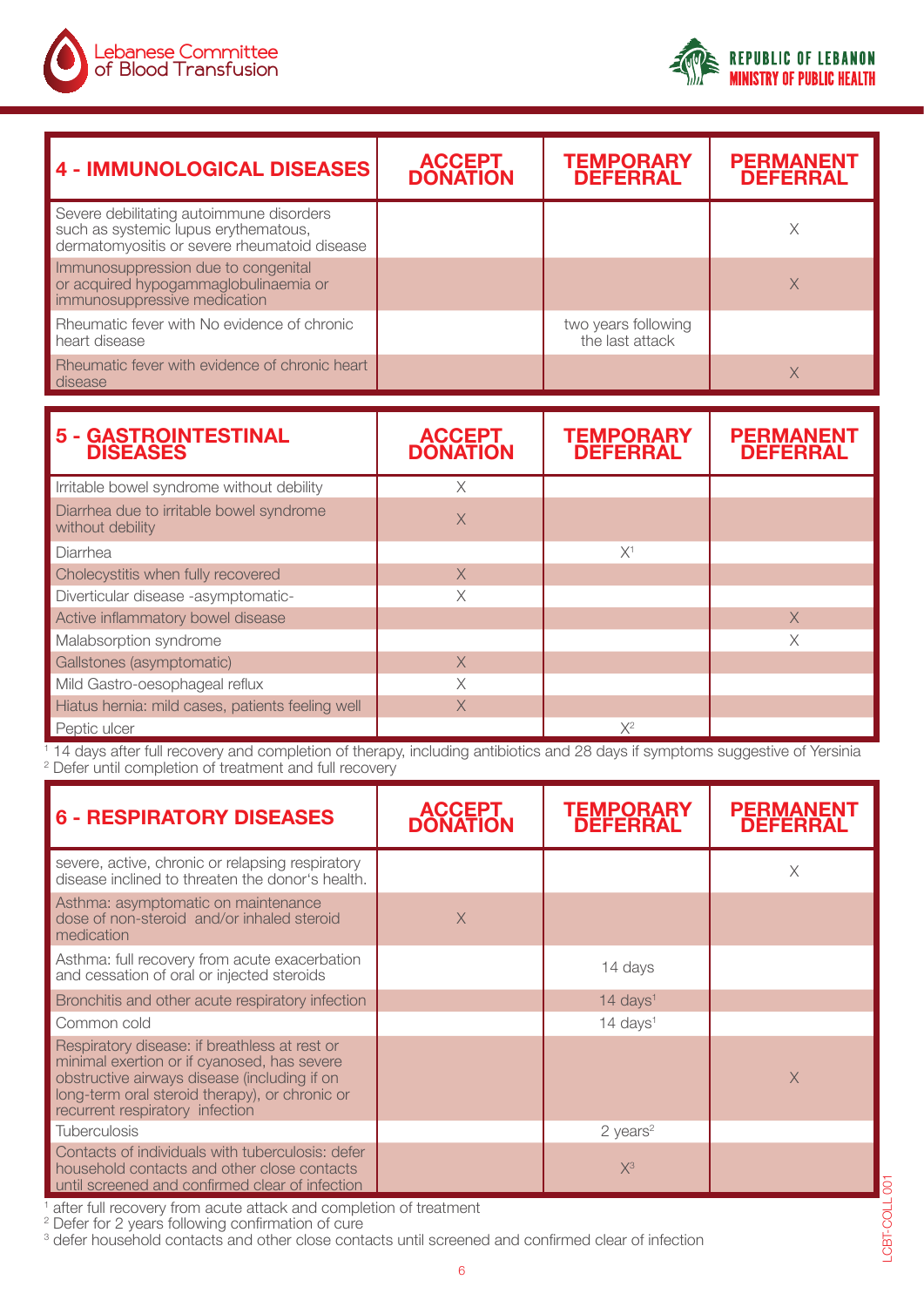



| <b>7 - METABOLIC AND</b><br><b>ENDOCRINE DISEASES</b>                                                                                                                                     | <b>ACCEPT</b><br><b>DONATION</b> | <b>TEMPORARY</b><br><b>DEFERRAL</b> | <b>PERMANENT</b><br><b>DEFERRAL</b> |
|-------------------------------------------------------------------------------------------------------------------------------------------------------------------------------------------|----------------------------------|-------------------------------------|-------------------------------------|
| Benign Thyroid disorder and euthyroid<br>(with or without treatment)                                                                                                                      | Χ                                |                                     |                                     |
| - thyroid disease under investigation,<br>- if hyper- or hypo-thyroid                                                                                                                     |                                  | X                                   |                                     |
| History of malignant thyroid tumors                                                                                                                                                       |                                  |                                     | X                                   |
| History of thyrotoxicosis due to Graves'<br>disease                                                                                                                                       |                                  |                                     | $\times$                            |
| Diabetes: requiring insulin treatment or has<br>complications with multi-organ involvement.                                                                                               |                                  |                                     | Χ                                   |
| Diabetes mellitus controlled by diet or oral<br>medication provided no history of orthostatic<br>hypotension and no evidence of infection,<br>neuropathy, nephropathy or vascular disease | $\times$                         |                                     |                                     |
| Haemochromatosis provided meets other criteria                                                                                                                                            |                                  |                                     |                                     |

| <b>8 - RENAL AND UROGENITAL<br/>TRACT DISEASES</b>                                                                                                                           | <b>ACCEPT</b><br><b>DONATION</b> | <b>TEMPORARY</b><br><b>DEFERRAL</b> | <b>PERMANENT</b><br><b>DEFERRAL</b> |
|------------------------------------------------------------------------------------------------------------------------------------------------------------------------------|----------------------------------|-------------------------------------|-------------------------------------|
| Individuals with chronic renal disease causing<br>ill-health or anaemia, or associated with<br>chronic or recurrent infection or inclined to<br>threaten the donor's health. |                                  |                                     | Χ                                   |
| Acute self-limiting renal diseases such as acute<br>nephritis                                                                                                                |                                  | X <sup>1</sup>                      |                                     |
| Lower urinary tract infections                                                                                                                                               |                                  | 14 days                             |                                     |
| Acute glomerulonephritis                                                                                                                                                     |                                  | 5 years                             |                                     |
| Gonorrhoea                                                                                                                                                                   |                                  | $X^2$                               |                                     |
| Menstruation                                                                                                                                                                 | if feeling well                  |                                     |                                     |

 $1$  Defer until fully recovered and renal functions are normal; this may require deferral for as long as 5 years after full recovery

After full recovery from acute attack and completion of treatment<br><sup>2</sup> 12 months following completion of treatment and assess for high-risk behavior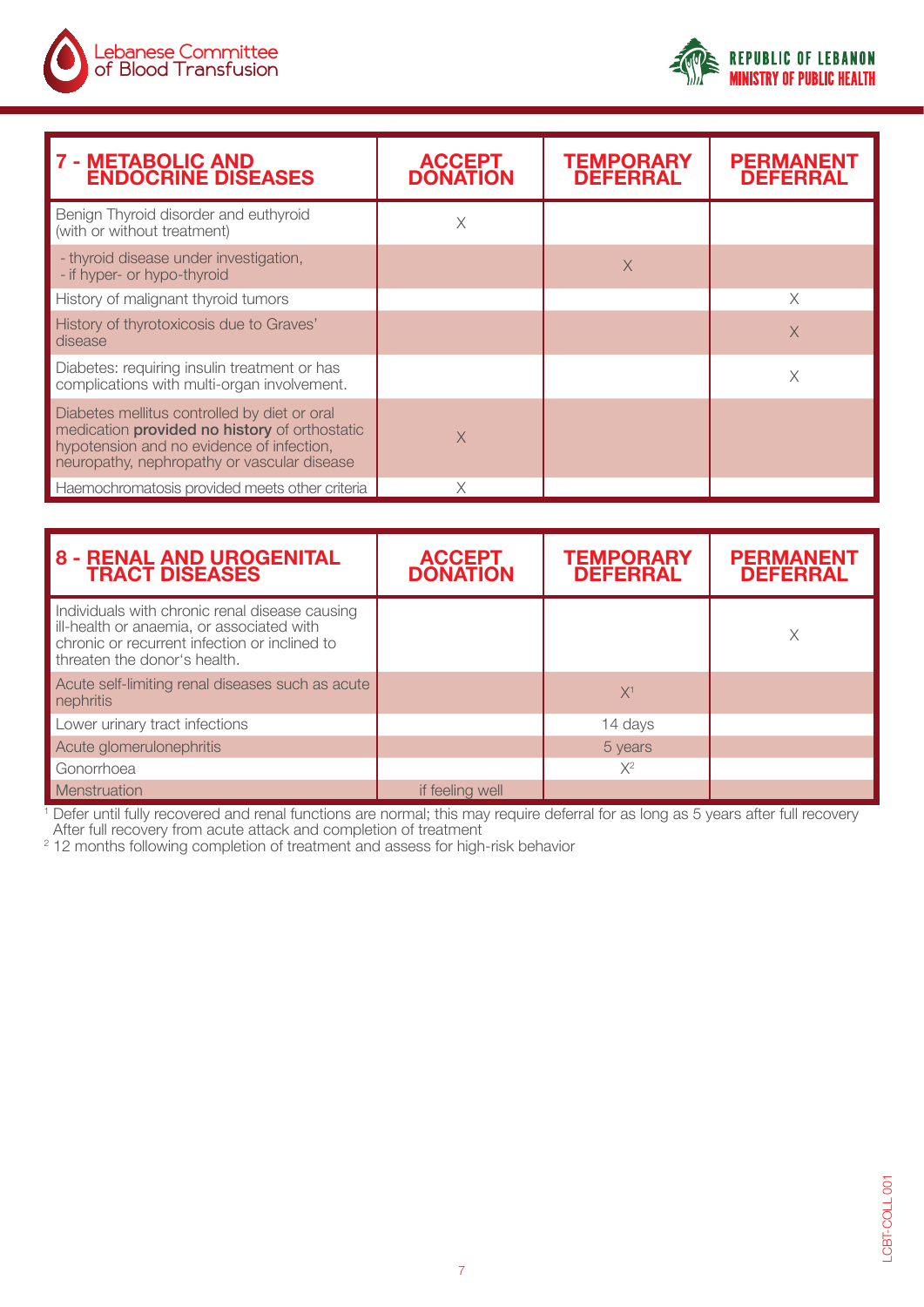



| <b>9 - CENTRAL NERVOUS SYSTEM<br/>&amp; PSYCHIATRIC DISEASES</b>                                                                                                               | <b>ACCEPT</b><br><b>DONATION</b> | TEMPORARY<br><b>DEFERRAL</b> | PERMANENT<br><b>DEFERRAL</b> |
|--------------------------------------------------------------------------------------------------------------------------------------------------------------------------------|----------------------------------|------------------------------|------------------------------|
| Individuals with chronic neurological disease<br>causing ill-health, or associated with chronic<br>or recurrent infection or inclined to threaten the<br>donor's health.       |                                  |                              | X                            |
| history of epilepsy or seizures provided off<br>medication and seizure-free for 3 years                                                                                        | X                                |                              |                              |
| neurodegenerative disease due to any cause                                                                                                                                     |                                  |                              | $\times$                     |
| Multiple sclerosis or other demyelinating<br>diseases                                                                                                                          |                                  |                              | $\times$                     |
| History of transient cerebral ischemic, episodes<br>or stroke                                                                                                                  |                                  |                              | $\times$                     |
| Depression (if feeling well)                                                                                                                                                   | $\times$                         |                              |                              |
| Dementia                                                                                                                                                                       |                                  |                              | X                            |
| Anxiety disorder or mood disorder provided<br>in generally good health, not obviously over-<br>anxious, depressed or manic on the day of<br>donation, regardless of medication | X                                |                              |                              |
| Psychotic disorder requiring maintenance<br>treatment                                                                                                                          |                                  |                              | X                            |

| <b>10 - MUSCULOSKELETAL<br/>DISORDERS</b>                                                                                                                                                                                      | <b>ACCEPT</b><br><b>DONATION</b> | <b>TEMPORARY</b><br><b>DEFERRAL</b>                                              | <b>PERMANENT</b><br><b>DEFERRAL</b> |
|--------------------------------------------------------------------------------------------------------------------------------------------------------------------------------------------------------------------------------|----------------------------------|----------------------------------------------------------------------------------|-------------------------------------|
| Back pain<br>- Sciatica<br>- Frozen shoulder<br>- Osteoarthritis<br>provided these conditions do not inhibit their<br>daily routine activities and they are able to<br>climb on and off a donation couch without<br>assistance | $\times$                         |                                                                                  |                                     |
| Individuals with fractures (without surgery)                                                                                                                                                                                   |                                  | until plaster or external<br>fixation is removed<br>and they are fully<br>mobile |                                     |
| Rheumatoid disease                                                                                                                                                                                                             |                                  |                                                                                  | $\times$                            |
| Psoriatic arthropathy                                                                                                                                                                                                          |                                  |                                                                                  | $\times$                            |
| Ankylosing spondylitis                                                                                                                                                                                                         |                                  |                                                                                  | X                                   |
| Arthritis: Severe debilitating autoimmune<br>disorders such as systemic lupus<br>erythematosus, dermatomyositis or severe<br>rheumatoid disease                                                                                |                                  |                                                                                  | $\times$                            |
| Osteomyelitis                                                                                                                                                                                                                  |                                  | two years following<br>treatment.                                                |                                     |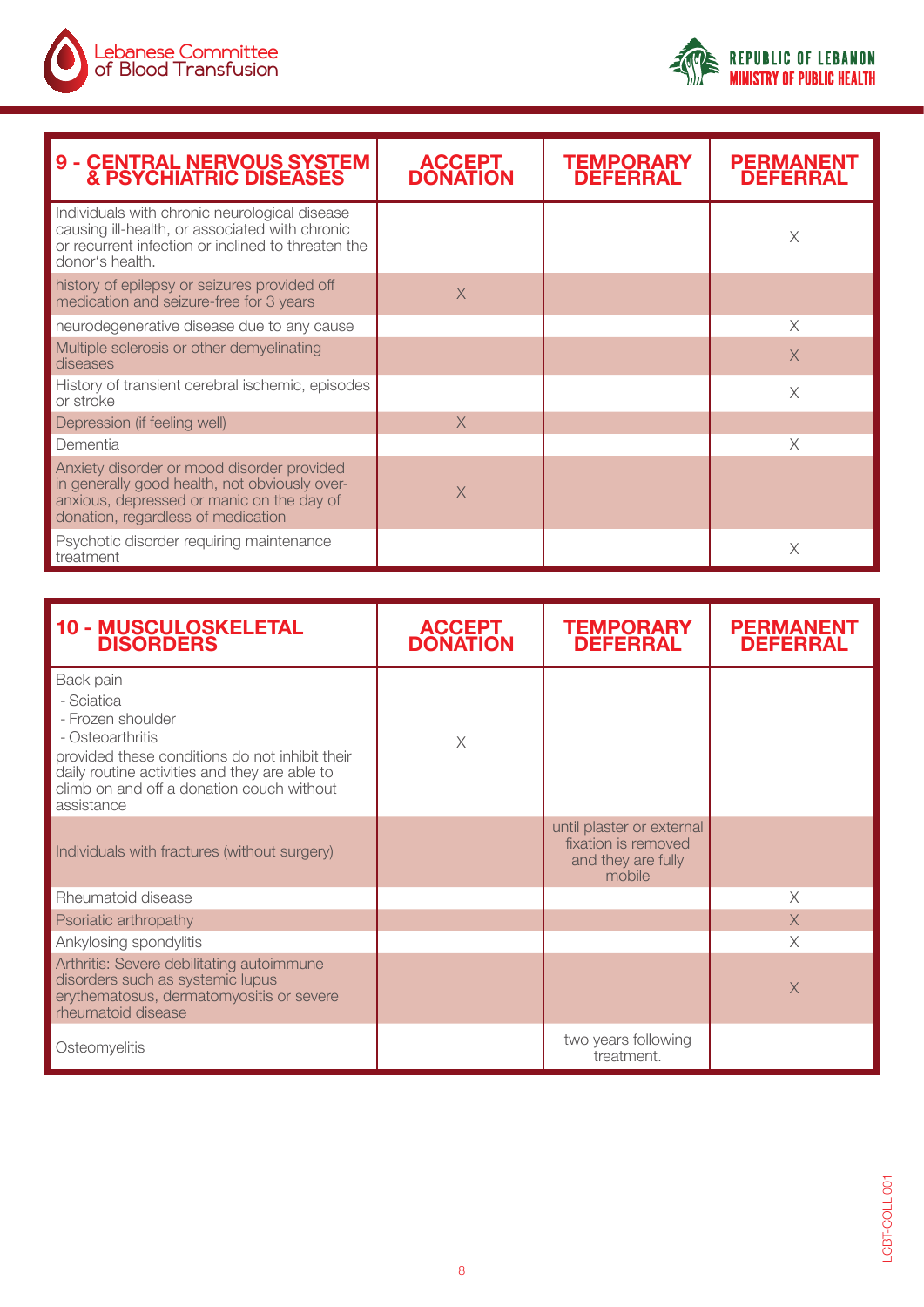



## DONOR MEDICAL HISTORY II: MEDICAL AND SURGICAL INTERVENTIONS

| <b>11 - SURGERY AND<br/>INVASIVE PROCEDURES<br/>AND EXPOSURE TO<br/>BIOHAZARDOUS MATERIAL</b>                                                                                                                                                       | <b>ACCEPT<br/>DONATION</b> | <b>TEMPORARY<br/>DEFERRAL</b>                                                    | <b>PERMANENT</b><br><b>DEFERRAL</b> |
|-----------------------------------------------------------------------------------------------------------------------------------------------------------------------------------------------------------------------------------------------------|----------------------------|----------------------------------------------------------------------------------|-------------------------------------|
| Invasive diagnostic or cosmetic procedures<br>using<br>- flexible endoscopy,<br>- inoculation injury,<br>- acupuncture,<br>- tattoos,<br>- body piercing, or<br>- any other invasive cosmetic procedures, and<br>mucous membrane exposure to blood. |                            | 12 months                                                                        |                                     |
| Major surgery                                                                                                                                                                                                                                       |                            | 12 months                                                                        |                                     |
| Neurosurgical procedure                                                                                                                                                                                                                             |                            |                                                                                  | $\times$                            |
| <b>Cancer Surgery</b>                                                                                                                                                                                                                               |                            |                                                                                  | $\times$                            |
| Pregnancy (delivery or termination of pregnancy)<br>and lactation                                                                                                                                                                                   |                            | 12 months                                                                        |                                     |
| Dental treatment:<br>- Simple procedures (decay)<br>- Endodontic procedures (root canal therapy)<br>or extraction                                                                                                                                   |                            | 24 hours<br>7 days.                                                              |                                     |
| Fracture (without surgery)                                                                                                                                                                                                                          |                            | until plaster or external<br>fixation is removed<br>and they are fully<br>mobile |                                     |
| <b>Blood Transfusion</b>                                                                                                                                                                                                                            |                            | 12 months                                                                        |                                     |
| Transplantation:<br>- Stem cell or organ transplantation,<br>- Dura mater graft,<br>- corneal transplant<br>- xenograft                                                                                                                             |                            |                                                                                  | $\times$                            |
| Lithotriptie and Laser Therapy                                                                                                                                                                                                                      | If asymptomatic            |                                                                                  |                                     |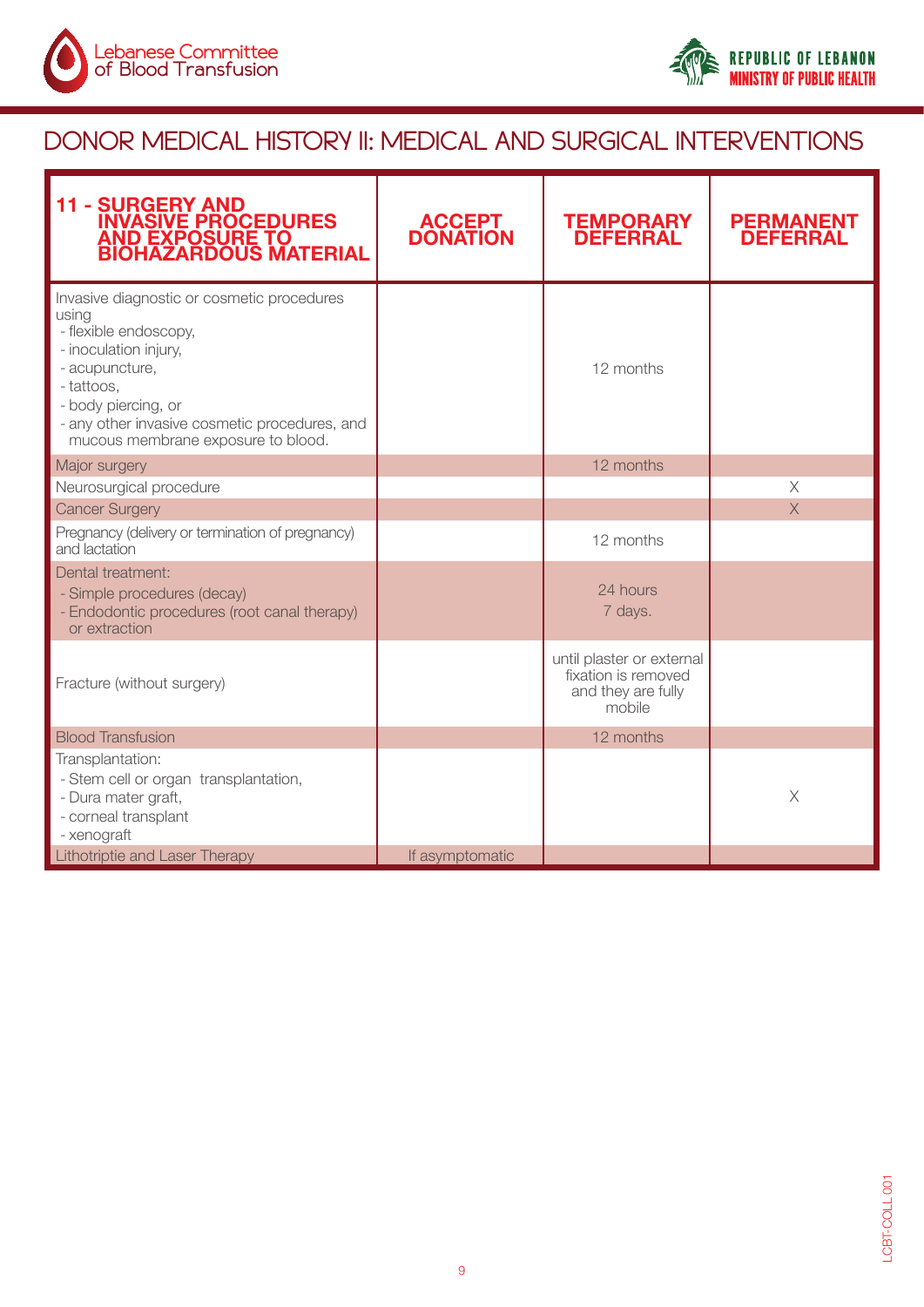

| <b>12 - DRUGS AND MEDICATION</b>                                                                                                              | <b>ACCEPT</b><br><b>DONATION</b> | <b>TEMPORARY</b><br><b>DEFERRAL</b>                                                     | <b>PERMANENT</b><br><b>DEFERRAL</b> |
|-----------------------------------------------------------------------------------------------------------------------------------------------|----------------------------------|-----------------------------------------------------------------------------------------|-------------------------------------|
| Individuals who have taken Etretinate (Tegison)                                                                                               |                                  |                                                                                         | X                                   |
| Individuals treated with human pituitary-derived<br>growth hormone because of case reports of<br>transmission of iatrogenic Creutzfeldt-Jakob |                                  |                                                                                         | $\times$                            |
| Antibiotics for acute infections:                                                                                                             |                                  | X <sup>1</sup>                                                                          |                                     |
| long-term antibiotics for acne                                                                                                                | $\times$                         |                                                                                         |                                     |
| Systemic corticotherapy                                                                                                                       |                                  | two weeks after<br>cessation of<br>symptoms and<br>after cessation of<br>corticotherapy |                                     |
| Aspirin:                                                                                                                                      |                                  | 48 hours for Whole<br>blood 5 days for<br>platelet donor                                |                                     |
| Other NSAIDs                                                                                                                                  |                                  | 48 hours                                                                                |                                     |
| Acitretin(Soriatane)                                                                                                                          |                                  | 3 years                                                                                 |                                     |
| Isotretinoin                                                                                                                                  |                                  | 28 days                                                                                 |                                     |
| Finasteride (Prosca, propecia) isotretinoin<br>(Accutane, Amnesteem, Claravis, Sotret)                                                        |                                  | 28 days                                                                                 |                                     |

<sup>1</sup> defer for 14 days after completion of treatment, 7 days after antibiotic withdrawal and 14 days after disappearance of symptoms

**NOTE:** Taking a medication may indicate an underlying disease which may disqualify the donor. It is recommended that a list of commonly used drugs, approved by the transfusion center director, be available.

- Individuals taking prescribed treatment with injected medications, including self-administration, based on the underlying condition for which the medication is taken
- Donors treated with prescribed drugs, particularly those with proven teratogen effect, should be deferred for a period consistent with the pharmacokinetic properties of the drug.

Polytherapy could reveal a serious underlying disease that could be a contraindication for donation

| <b>13 - IMMUNIZATIONS AND</b><br><b>VACCINATIONS</b>                                                                                                                                                                                                                                                                          | <b>ACCEPT</b><br><b>DONATION</b> | <b>TEMPORARY</b><br><b>DEFERRAL</b> | <b>PERMANENT</b><br><b>DEFERRAL</b> |
|-------------------------------------------------------------------------------------------------------------------------------------------------------------------------------------------------------------------------------------------------------------------------------------------------------------------------------|----------------------------------|-------------------------------------|-------------------------------------|
| Live attenuated viral and bacterial<br><b>vaccines:</b> including hepatitis A, Japanese<br>encephalitis, influenza, measles, mumps,<br>rubella, polio (oral), smallpox and yellow fever.<br>Bacterial vaccines include BCG, cholera and<br>typhoid                                                                            |                                  | 28 days                             |                                     |
| <b>Inactivated vaccines:</b> non-live vaccines and<br>toxoids (cholera, diphtheria toxoid, human<br>papillomavirus (HPV), influenza, meningococcal<br>meningitis, pertussis, pneumococcal,<br>polio (injected, tetanus toxoid, tick-borne<br>encephalitis and typhoid) with no history or<br>known exposure and who feel well | $\times$                         |                                     |                                     |
| for HBV vaccine: Individuals with no known<br>exposure to hepatitis B who have recently<br>received routine vaccination                                                                                                                                                                                                       |                                  | 14 days                             |                                     |
| <b>Rabies:</b> Individuals who have received rabies<br>post-exposure prophylaxis with vaccine and/or<br>immunoglobulin                                                                                                                                                                                                        |                                  | 12 months after<br>exposure         |                                     |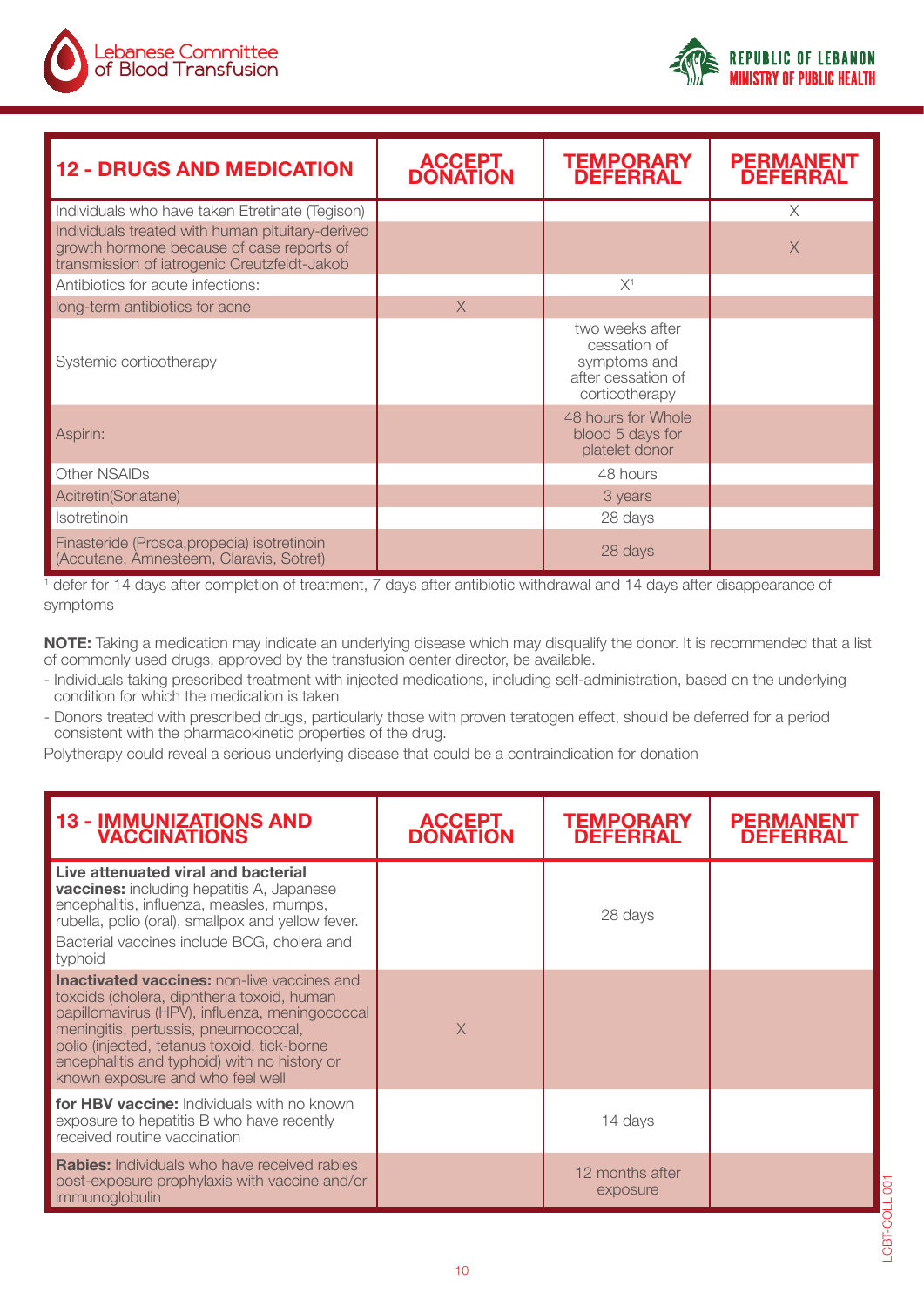



LCBT-COLL 001

**FOOLL 001** 

### TTI AND DONOR RISK ASSESSMENT

| <b>1 - INFECTIONS</b>                                                                                                                                                                                                                                                                                                                                                                                                                                                                                                                                                                                                                                | <b>ACCEPT<br/>DONATION</b> | <b>TEMPORARY<br/>DEFERRAL</b>                      | <b>PERMANENT</b><br><b>DEFERRAL</b> |
|------------------------------------------------------------------------------------------------------------------------------------------------------------------------------------------------------------------------------------------------------------------------------------------------------------------------------------------------------------------------------------------------------------------------------------------------------------------------------------------------------------------------------------------------------------------------------------------------------------------------------------------------------|----------------------------|----------------------------------------------------|-------------------------------------|
| Fever (non-specific)                                                                                                                                                                                                                                                                                                                                                                                                                                                                                                                                                                                                                                 |                            | 14 days following full<br>recovery                 |                                     |
| Creutzfeldt-Jakob Disease:<br>- Individuals with sporadic or familial CJD<br>- First-degree relatives of individuals with<br>sporadic or familial CJD<br>- Individuals with vCJD<br>- Individuals who have received a transfusion<br>or any other human-derived therapeutic<br>products since 1980 in a country in which<br>the risk of vCJD has been identified<br>- Individuals with a history of treatment with<br>pituitary-derived human growth hormone,<br>human gonadotrophin, dura mater graft,<br>corneal transplant or neurosurgery<br>- Individuals who have spent one year<br>cumulatively in the UK between 1980 and<br>the end of 1996 |                            |                                                    | $\times$                            |
| <b>Babesiosis</b>                                                                                                                                                                                                                                                                                                                                                                                                                                                                                                                                                                                                                                    |                            |                                                    | $\times$                            |
| <b>Brucellosis</b>                                                                                                                                                                                                                                                                                                                                                                                                                                                                                                                                                                                                                                   |                            |                                                    | $\times$                            |
| Campylobacter                                                                                                                                                                                                                                                                                                                                                                                                                                                                                                                                                                                                                                        |                            | 28 days following full<br>recovery                 |                                     |
| Individuals who have ever had a diagnosis of<br>Chagas disease                                                                                                                                                                                                                                                                                                                                                                                                                                                                                                                                                                                       |                            |                                                    | $\times$                            |
| Individuals with an identified risk of Chagas<br>disease:<br>- Born in, resided in for 6 months or more, or<br>have mother or maternal grandmother born<br>in an endemic area<br>- Received blood transfusion or organ<br>transplant in an endemic area<br>- Travel for 28 days or more in a rural<br>community in an endemic area                                                                                                                                                                                                                                                                                                                   |                            |                                                    | $\times$                            |
| Chickenpox                                                                                                                                                                                                                                                                                                                                                                                                                                                                                                                                                                                                                                           |                            | 14 days following full<br>recovery                 |                                     |
| Defer Individuals in close contact with patients<br>having active chickenpox and who are<br>asymptomatic                                                                                                                                                                                                                                                                                                                                                                                                                                                                                                                                             |                            | 21 days following last<br>day of close contact     |                                     |
| Chikungunya virus: Individuals with a history of<br>dengue or chikungunya virus                                                                                                                                                                                                                                                                                                                                                                                                                                                                                                                                                                      |                            | 6 months following full<br>recovery                |                                     |
| Chikungunya virus : Individuals who have<br>visited an area endemic for dengue or<br>chikungunya:                                                                                                                                                                                                                                                                                                                                                                                                                                                                                                                                                    |                            | 28<br>days following return                        |                                     |
| Chikungunya virus : Individuals who have<br>suffered a febrile illness during or following<br>return from an endemic region                                                                                                                                                                                                                                                                                                                                                                                                                                                                                                                          |                            | 6 months following full<br>recovery from infection |                                     |
| Epstein-Barr virus (mononucleosis)                                                                                                                                                                                                                                                                                                                                                                                                                                                                                                                                                                                                                   |                            | 28 days following full<br>recovery                 |                                     |
| History of jaundice or hepatitis after 11th<br>birthday                                                                                                                                                                                                                                                                                                                                                                                                                                                                                                                                                                                              |                            |                                                    | $\times$                            |
| Hepatitis A, hepatitis E and hepatitis of<br>unknown origin                                                                                                                                                                                                                                                                                                                                                                                                                                                                                                                                                                                          |                            | 12 months following<br>full recovery               |                                     |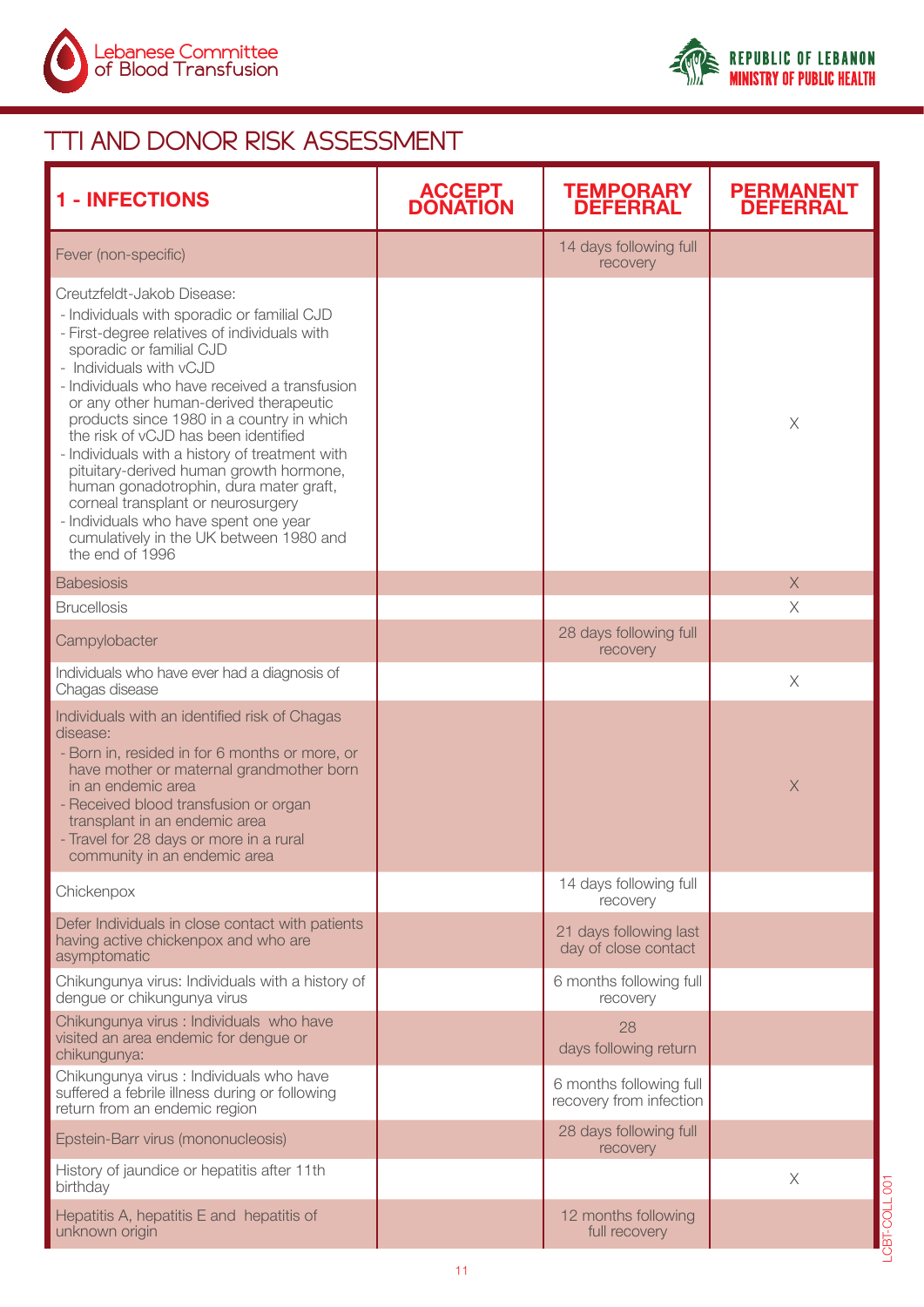



| <b>1 - INFECTIONS</b>                                                                                                                                                                                                                                                                                                                                                                                                                               | <b>ACCEPT<br/>DONATION</b> | <b>TEMPORARY<br/>DEFERRAL</b>                                         | <b>PERMANENT<br/>DEFERRAL</b> |
|-----------------------------------------------------------------------------------------------------------------------------------------------------------------------------------------------------------------------------------------------------------------------------------------------------------------------------------------------------------------------------------------------------------------------------------------------------|----------------------------|-----------------------------------------------------------------------|-------------------------------|
| Sexual contacts, household and other close<br>contacts of individuals with HAV, HEV or<br>hepatitis of unknown origin                                                                                                                                                                                                                                                                                                                               |                            | 12 months since last<br>contact                                       |                               |
| Hepatitis B: Individuals with current or past<br><b>HBV</b> infection                                                                                                                                                                                                                                                                                                                                                                               |                            |                                                                       | X                             |
| Hepatitis B:<br>- Current sexual and household contacts of<br>individuals with active HBV infection<br>- Former sexual contacts of individuals with<br>active HBV infection<br>- Former household contacts of individuals<br>with active HBV infection<br>- Health workers who have suffered an<br>inoculation or mucosal injury<br>- individuals who have received hepatitis B<br>post-exposure prophylaxis with vaccine and/<br>or immunoglobulin |                            | 12 months since last<br>contact or exposure                           |                               |
| Hepatitis C: Current or past HCV infection                                                                                                                                                                                                                                                                                                                                                                                                          |                            |                                                                       | $\times$                      |
| Hepatitis C:<br>- Former sexual contacts of individuals with<br><b>HCV</b> infection<br>- Health workers who have suffered an<br>inoculation or mucosal injury<br>- Current sexual and household contacts of<br>individuals with active HCV infection                                                                                                                                                                                               |                            | 12 months since last<br>contact or exposure                           |                               |
| Herpes: symptomatic                                                                                                                                                                                                                                                                                                                                                                                                                                 |                            | at least 28 days<br>following full recovery                           |                               |
| individuals with HHV8 infection and current or<br>former sexual contacts                                                                                                                                                                                                                                                                                                                                                                            |                            |                                                                       | $\times$                      |
| Individuals with present or past clinical or<br>laboratory evidence of HIV infection                                                                                                                                                                                                                                                                                                                                                                |                            |                                                                       | $\times$                      |
| Current sexual contacts of individuals with<br>HIV infection and Former sexual contacts of<br>individuals with HIV infection                                                                                                                                                                                                                                                                                                                        |                            | 12 months since last<br>sexual contact or<br>exposure                 |                               |
| - Current sexual contacts of individuals with<br>HTLV I and/or II infection<br>- Former sexual contacts of individuals with<br>HTLV I and/or II infection                                                                                                                                                                                                                                                                                           |                            | 12 months since last<br>sexual contact or<br>exposure                 |                               |
| - Individuals with HTLV I and/or II infection<br>- Individuals whose mother or maternal<br>grandmother has or had HTLV I and/or II<br>infection,<br>- Former sexual contacts of individuals with<br>HTLV I and/or II infection, if blood screening<br>for HTLV I and/or II infection is not available                                                                                                                                               |                            |                                                                       | X                             |
| Influenza: Asymptomatic household contacts<br>and other close contacts of symptomatic<br>individuals with active infection                                                                                                                                                                                                                                                                                                                          |                            | 7 days after last day of<br>close contact                             |                               |
| Influenza: Symptomatic individuals with active<br>infection                                                                                                                                                                                                                                                                                                                                                                                         |                            | for 14 days after<br>full recovery and<br>cessation of any<br>therapy |                               |
| History of Leishmania                                                                                                                                                                                                                                                                                                                                                                                                                               |                            |                                                                       | $\times$                      |
| Lyme disease                                                                                                                                                                                                                                                                                                                                                                                                                                        | 12                         | $X^1$                                                                 |                               |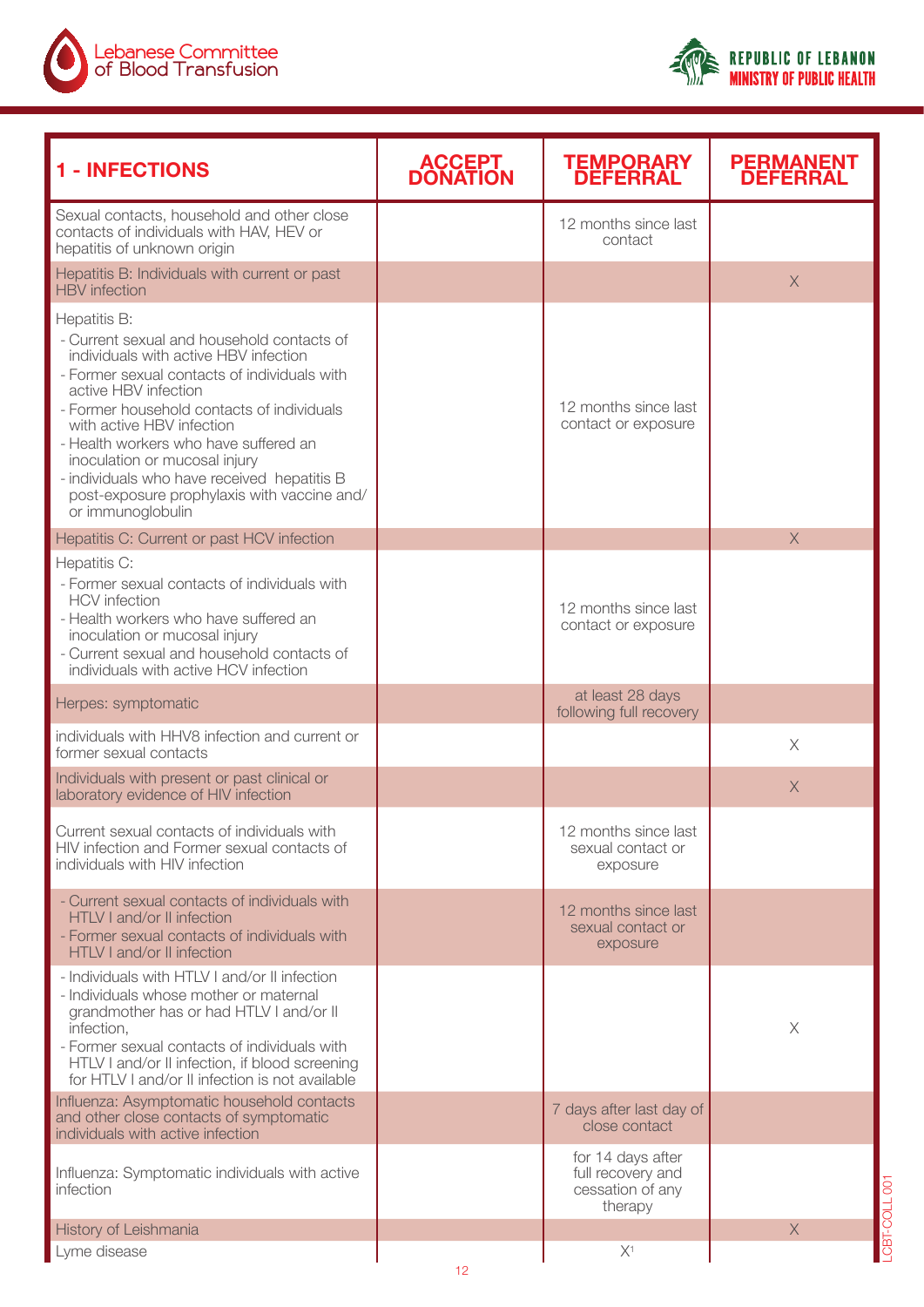



| <b>1 - INFECTIONS</b>                                                                                                                                                                                                                                                                                                                                                                                                                                                                                           | <b>ACCEPT<br/>DONATION</b> | <b>TEMPORARY<br/>DEFERRAL</b>                                                    | <b>PERMANENT</b><br><b>DEFERRAL</b> |
|-----------------------------------------------------------------------------------------------------------------------------------------------------------------------------------------------------------------------------------------------------------------------------------------------------------------------------------------------------------------------------------------------------------------------------------------------------------------------------------------------------------------|----------------------------|----------------------------------------------------------------------------------|-------------------------------------|
| Malaria:<br>- Individuals who have lived in a malaria<br>endemic area for a continuous period of 6<br>months or more<br>- Prospective donors who have had a<br>diagnosis of malaria<br>- Individuals who have reported a history of an<br>undiagnosed febrile illness consistent with<br>malaria during or within the 6 months after<br>visiting a malaria endemic area<br>- Individuals who were born or have lived in a<br>malaria endemic area during the first 5 years<br>of life                           |                            |                                                                                  | $\mathsf X$                         |
| Individuals who have been to malaria endemic<br>areas less than 15 days and who have had no<br>symptoms<br>Individuals who have been to malaria endemic<br>areas for a period of 15 days to 6 months and<br>who have had no symptoms                                                                                                                                                                                                                                                                            |                            | $X^2$<br>$X^3$                                                                   |                                     |
| - Measles<br>- Mumps<br>- Rubella                                                                                                                                                                                                                                                                                                                                                                                                                                                                               |                            | Defer for 14 days<br>following full recovery                                     |                                     |
| Individuals in close contact with patients<br>having active measles, mumps or rubella, and<br>who are asymptomatic                                                                                                                                                                                                                                                                                                                                                                                              |                            | Defer for 21 days<br>following last day of<br>close contact                      |                                     |
| Rickettsial infection and Rocky mountain<br>spotted fever                                                                                                                                                                                                                                                                                                                                                                                                                                                       |                            | for 6 months following<br>completion of<br>treatment or cessation<br>of symptoms |                                     |
| Salmonella infection                                                                                                                                                                                                                                                                                                                                                                                                                                                                                            |                            | X <sup>1</sup>                                                                   |                                     |
| Streptococcus infection                                                                                                                                                                                                                                                                                                                                                                                                                                                                                         |                            | X <sup>4</sup>                                                                   |                                     |
| Syphilis: if had ever has a diagnosis of syphilis<br>Syphilis:<br>- Current sexual contacts of individuals with<br>syphilis<br>- Former sexual contacts of individuals with<br>syphilis<br>- Individuals with gonorrhoea Current sexual<br>contacts of individuals with gonorrhea<br>- Former sexual contacts of individuals with<br>gonorrhoea                                                                                                                                                                 |                            | $X^5$                                                                            | X                                   |
| - Individuals with sporadic or familial CJD<br>- First-degree relatives of individuals with<br>sporadic or familial CJD<br>- Individuals with vCJD<br>- Individuals who have received a transfusion<br>or any other human-derived therapeutic<br>products since 1980 in a country in which<br>the risk of vCJD has been identified<br>- Individuals with a history of treatment with<br>pituitary-derived human growth hormone,<br>human gonadotrophin, dura mater graft,<br>corneal transplant or neurosurgery |                            |                                                                                  | X<br>$\overline{8}$                 |
| West Nile virus: Individuals who have visited an<br>area endemic for West Nile virus with human<br>cases                                                                                                                                                                                                                                                                                                                                                                                                        | 13                         | 28 days                                                                          | <b>TTOC</b>                         |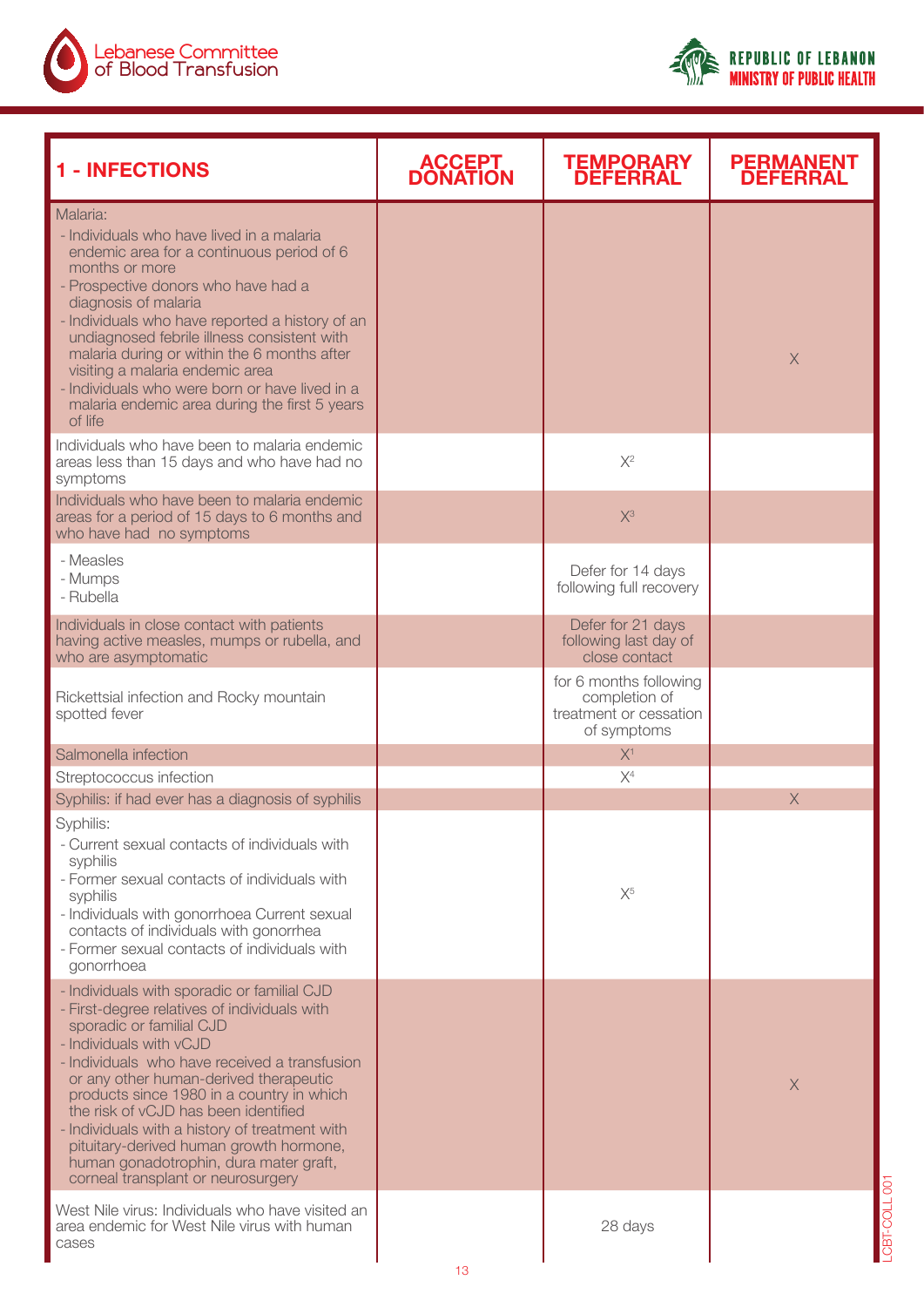

| <b>1 - INFECTIONS</b>                                                                                                       | <b>ACCEPT</b><br><b>DONATION</b> | <b>TEMPORARY</b><br><b>DEFERRAL</b>                                                                           | <b>PERMANENT</b><br><b>DEFERRAL</b> |
|-----------------------------------------------------------------------------------------------------------------------------|----------------------------------|---------------------------------------------------------------------------------------------------------------|-------------------------------------|
| Individuals who have known West Nile virus<br>infection or symptoms suggestive of WNV                                       |                                  | 6 months                                                                                                      |                                     |
| Q fever                                                                                                                     | 2 years after full<br>recovery   |                                                                                                               |                                     |
| Chronic Q fever                                                                                                             |                                  |                                                                                                               | $\times$                            |
| Toxoplasmosis                                                                                                               |                                  | 6 months                                                                                                      |                                     |
| <b>Tuberculosis</b>                                                                                                         |                                  | 2 years following<br>confirmation of cure                                                                     |                                     |
| Household contacts and other close contacts<br>of individuals with tuberculosis                                             |                                  | until screened and<br>confirmed clear of<br>infection                                                         |                                     |
| Fever above 38°C, flu-like illness And Minor<br>illnesses (e.g. general malaise, pain, fever,<br>headache, cough, diarrhea) |                                  | defer for 14 days<br>after full recovery<br>from acute infection<br>and completion of<br>antibiotic treatment |                                     |

<sup>1</sup> Defer for 28 days following full recovery and completion of treatment, whichever is longer

 $2$  Defer for 12 months from last return from a malaria endemic area.

<sup>3</sup> Defer for 3 years from last return from a malaria endemic area.<br><sup>4</sup> Defer for 28 days following full recovery or Defer for 14 days following full healing if recent superficial but significant wounds<br><sup>5</sup> Defer for 12 mo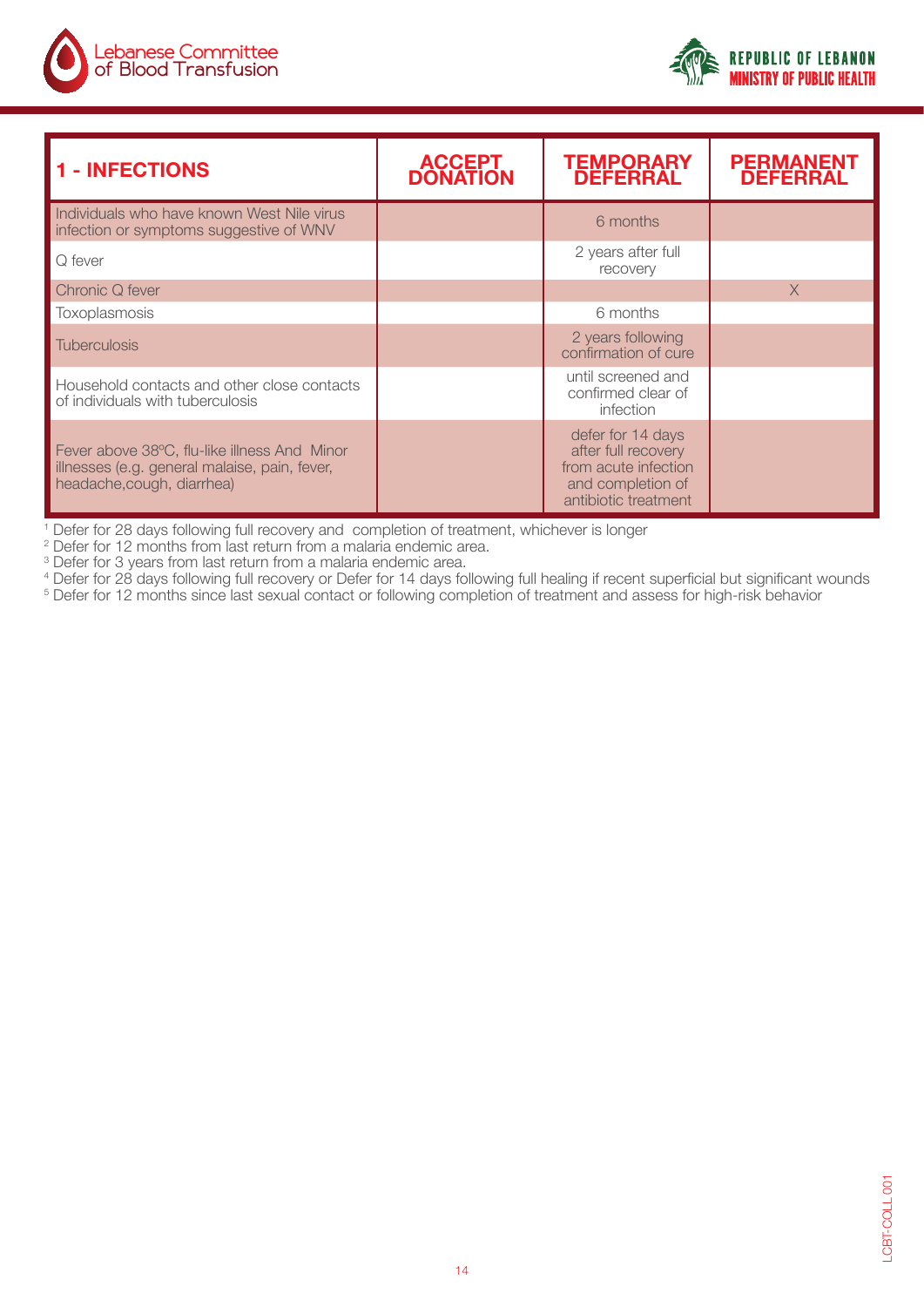

| <b>2 - HIGH RISK BEHAVIOR</b>                                                                                                    | <b>ACCEPT</b><br><b>DONATION</b> | <b>TEMPORARY</b><br><b>DEFERRAL</b> | <b>PERMANENT</b><br><b>DEFERRAL</b> |
|----------------------------------------------------------------------------------------------------------------------------------|----------------------------------|-------------------------------------|-------------------------------------|
| Sexual contact with an individual who had<br>many partners in the last 4 months.                                                 |                                  | 12 months                           |                                     |
| Current sexual contact with drug users<br>(steroids, doping) with unknown HIV and<br>hepatitis B status.                         |                                  | 12 months                           |                                     |
| Sexual contact with an individual who has a<br>positive serology for HIV, HCV, or HBV.                                           |                                  | 12 months                           |                                     |
| Sexual contact with an individual who has a<br>recent sexually transmitted disease or under<br>treatment.                        |                                  | 12 months                           |                                     |
| Sexual contact with an individual who has' HIV/<br>AIDS infection or has had a positive test for the<br>HIV/AIDS virus.          |                                  | 12 months                           |                                     |
| Sexual contact with a prostitute or anyone<br>else who takes money or drugs or any other<br>payment for sex.                     |                                  | 12 months                           |                                     |
| Sexual contact with anyone who has ever used<br>needles to take drugs or steroids or anything<br>not prescribed by their doctor. |                                  | 12 months                           |                                     |
| Sexual contact with anyone who has<br>hemophilia or has used clotting factor<br>concentrates.                                    |                                  | 12 months                           |                                     |
| Female donors: Sexual contact with a male<br>who had sexual contact with another male.                                           |                                  | 12 months                           |                                     |
| Male donors: Sexual contact with another male,<br>even once.                                                                     |                                  |                                     | $\times$                            |
| Drug use                                                                                                                         |                                  |                                     | $\times$                            |
| Alcohol intake if no signs of intoxication                                                                                       | X <sup>1</sup>                   |                                     |                                     |
| Sex workers                                                                                                                      |                                  |                                     | X                                   |
| Inmates of prisons and penal institutions                                                                                        |                                  | 12 months                           |                                     |

<sup>1</sup> For platelet donation defer for 12 hours post consumption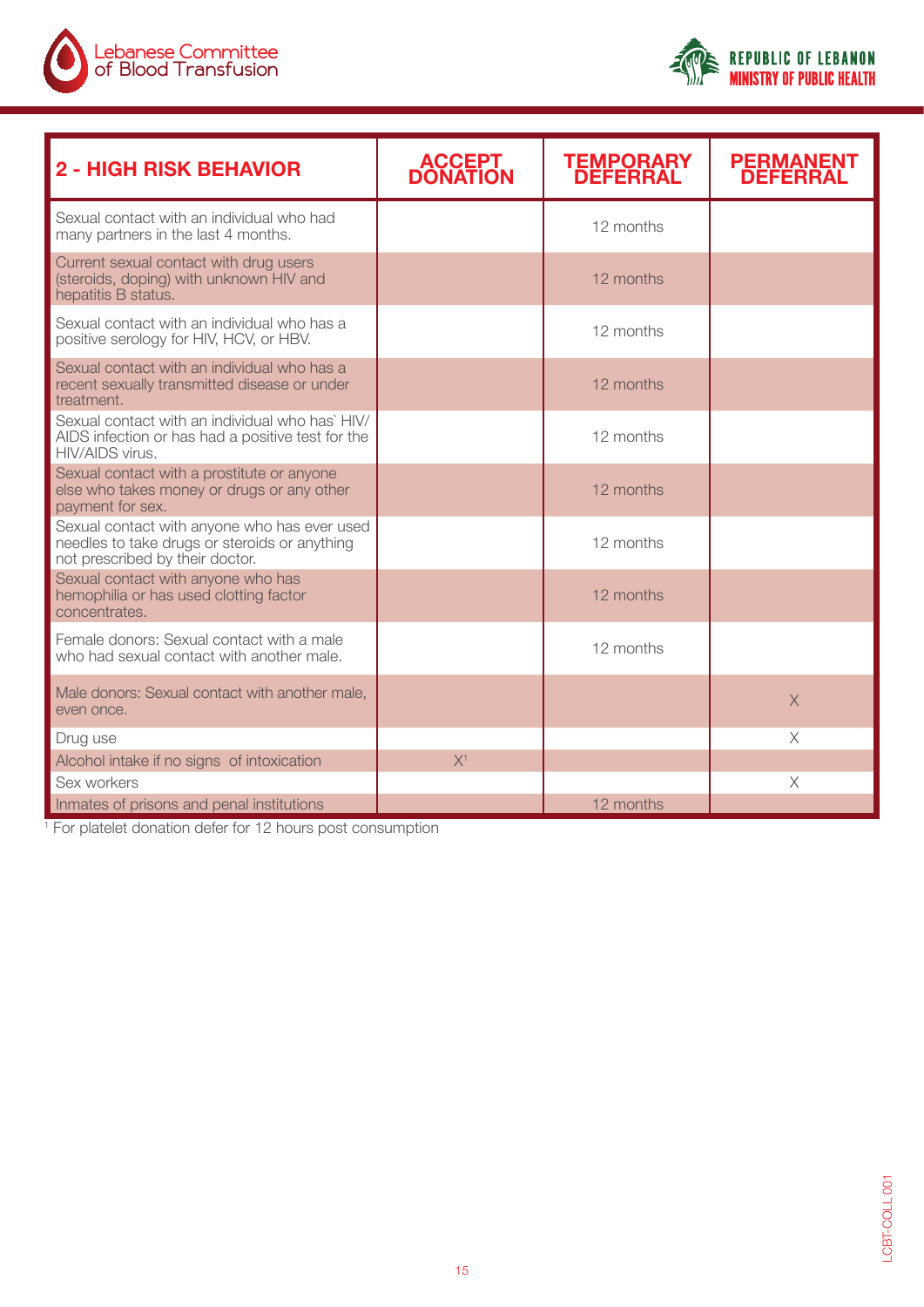

#### TABLE OF COUNTRIES THAT ARE UNDER RESTRICTIVE MEASURES FOR BLOOD DONATION BECAUSE OF THE RISK

| <b>COUNTRY</b>               | <b>GEOGRAPHICAL</b><br><b>ZONE</b> | <b>MALARIA</b> | <b>WNV</b> | <b>CHICKUNGUNYA</b> | <b>CHAGAS</b> | <b>DENGUE</b> |
|------------------------------|------------------------------------|----------------|------------|---------------------|---------------|---------------|
| <b>Azores</b>                | <b>Atlantic Ocean</b>              | <b>No</b>      | <b>No</b>  | <b>No</b>           | <b>No</b>     | <b>No</b>     |
| Afghanistan                  | Asia                               | Yes            | <b>No</b>  | <b>No</b>           | <b>No</b>     | No            |
| South Africa                 | Africa                             | Yes            | <b>No</b>  | <b>No</b>           | <b>No</b>     | <b>No</b>     |
| Albania                      | Europe                             | <b>No</b>      | <b>No</b>  | No                  | No            | No            |
| Germany                      | Europe                             | <b>No</b>      | <b>No</b>  | <b>No</b>           | <b>No</b>     | <b>No</b>     |
| Andorra                      | Europe                             | <b>No</b>      | <b>No</b>  | <b>No</b>           | <b>No</b>     | No            |
| Angola                       | Africa                             | Yes            | <b>No</b>  | <b>No</b>           | <b>No</b>     | <b>No</b>     |
| Anguilla                     | Caribbean                          | <b>No</b>      | <b>No</b>  | <b>No</b>           | <b>No</b>     | No            |
| Antiqua & Barbuda            | Caribbean                          | <b>No</b>      | <b>No</b>  | <b>No</b>           | <b>No</b>     | No            |
| Antilles<br>Netherlands      | Caribbean                          | <b>No</b>      | No         | <b>No</b>           | No            | No            |
| Saudi Arabia                 | Asia                               | Yes            | <b>No</b>  | <b>No</b>           | <b>No</b>     | No            |
| Argentina                    | South America                      | Yes            | <b>No</b>  | <b>No</b>           | Yes           | No            |
| Armenia                      | Asia                               | <b>No</b>      | <b>No</b>  | <b>No</b>           | <b>No</b>     | No            |
| Aruba                        | Caribbean                          | <b>No</b>      | <b>No</b>  | <b>No</b>           | <b>No</b>     | No            |
| Australia                    | Oceana                             | <b>No</b>      | <b>No</b>  | <b>No</b>           | <b>No</b>     | No            |
| Austria                      | Europe                             | <b>No</b>      | <b>No</b>  | <b>No</b>           | <b>No</b>     | No            |
| Azerbaijan                   | Asia                               | <b>No</b>      | <b>No</b>  | <b>No</b>           | <b>No</b>     | No            |
| <b>Bahamas</b>               | Caribbean                          | <b>No</b>      | <b>No</b>  | <b>No</b>           | <b>No</b>     | <b>No</b>     |
| Bahraini                     | Asia                               | Yes            | <b>No</b>  | <b>No</b>           | <b>No</b>     | <b>No</b>     |
| Bali                         | Oceania                            | <b>No</b>      | <b>No</b>  | <b>No</b>           | <b>No</b>     | No            |
| Bangladesh                   | Asia                               | Yes            | <b>No</b>  | <b>No</b>           | <b>No</b>     | <b>No</b>     |
| <b>Barbados</b>              | Caribbean                          | <b>No</b>      | <b>No</b>  | <b>No</b>           | <b>No</b>     | <b>No</b>     |
| Palau                        | Oceania                            | <b>No</b>      | <b>No</b>  | <b>No</b>           | <b>No</b>     | <b>No</b>     |
| Belgium                      | Europe                             | <b>No</b>      | <b>No</b>  | <b>No</b>           | <b>No</b>     | No            |
| <b>Belize</b>                | <b>Central America</b>             | <b>Yes</b>     | <b>No</b>  | <b>No</b>           | Yes           | <b>No</b>     |
| Benin                        | Africa                             | Yes            | <b>No</b>  | <b>No</b>           | No            | No            |
| Bermuda                      | North America                      | <b>No</b>      | <b>No</b>  | <b>No</b>           | <b>No</b>     | <b>No</b>     |
| <b>Bhutan</b>                | Asia                               | Yes            | <b>No</b>  | <b>No</b>           | No            | No            |
| <b>Belarus</b>               | Europe                             | <b>No</b>      | <b>No</b>  | <b>No</b>           | <b>No</b>     | <b>No</b>     |
| <b>Burma</b><br>(Myanmar)    | Asia                               | Yes            | <b>No</b>  | No                  | <b>No</b>     | No            |
| <b>Bolivia</b>               | South America                      | <b>Yes</b>     | <b>No</b>  | <b>No</b>           | <b>Yes</b>    | <b>No</b>     |
| <b>Borneo</b>                | Asia                               | No             | <b>No</b>  | No                  | No            | No            |
| <b>Bosnia</b><br>Herzegovina | Europe                             | <b>No</b>      | <b>No</b>  | <b>No</b>           | No            | No            |
| <b>Botswana</b>              | Africa                             | Yes            | No         | <b>No</b>           | No            | No            |
| <b>Brazil</b>                | South America                      | <b>Yes</b>     | <b>No</b>  | No                  | <b>Yes</b>    | No            |
| <b>Brunei</b>                | Asia                               | No             | No         | No                  | <b>No</b>     | <b>No</b>     |
| <b>Bulgaria</b>              | Europe                             | No             | <b>No</b>  | No                  | No            | No            |
| Burkina-Faso                 | Africa                             | Yes            | <b>No</b>  | No                  | No            | No            |
| <b>Burundi</b>               | <b>Africa</b>                      | <b>Yes</b>     | <b>No</b>  | No                  | <b>No</b>     | No            |
| Cayman (island)              | Caribbean                          | <b>No</b>      | <b>No</b>  | No                  | <b>No</b>     | No            |
| Cambodia                     | Asia                               | <b>Yes</b>     | <b>No</b>  | No                  | <b>No</b>     | No            |
| Cameroun                     | Africa                             | Yes            | No         | No                  | No            | No            |
| Canada                       | North America                      | <b>No</b>      | <b>No</b>  | No                  | <b>No</b>     | No            |
| Canary                       | Atlantic Ocean                     | No             | No         | No                  | No            | No            |
| Cape Verde                   | <b>Africa</b>                      | <b>No</b>      | <b>No</b>  | No                  | <b>Yes</b>    | No            |
| Celebes                      | Asia                               | Yes            | No         | No                  | No            | No            |
| Chili                        | South America                      | No             | No         | No                  | <b>Yes</b>    | No            |
|                              |                                    |                |            |                     |               |               |

**REPUBLIC OF LEBANON MINISTRY OF PUBLIC HEALTH**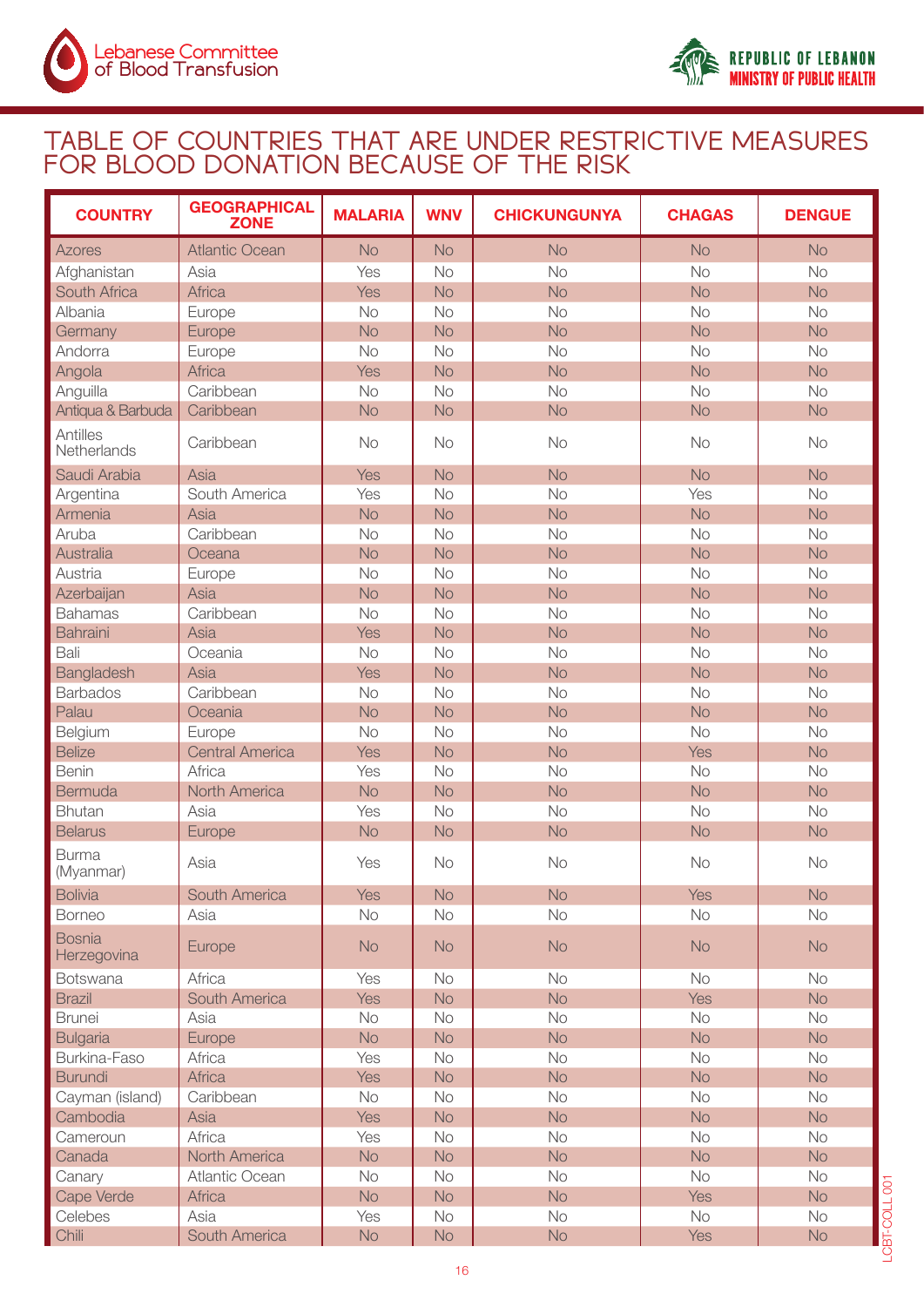



| <b>COUNTRY</b>                        | <b>GEOGRAPHICAL</b><br><b>ZONE</b> | <b>MALARIA</b> | <b>WNV</b> | <b>CHICKUNGUNYA</b> | <b>CHAGAS</b> | <b>DENGUE</b> |
|---------------------------------------|------------------------------------|----------------|------------|---------------------|---------------|---------------|
| China                                 | Asia                               | Yes            | No         | No                  | <b>No</b>     | <b>No</b>     |
| Cyprus                                | Europe                             | <b>No</b>      | <b>No</b>  | <b>No</b>           | <b>No</b>     | <b>No</b>     |
| Colombia                              | South America                      | Yes            | <b>No</b>  | <b>No</b>           | Yes           | No            |
| Comoros                               | <b>Indian Ocean</b>                | <b>Yes</b>     | <b>No</b>  | Yes                 | <b>No</b>     | <b>No</b>     |
| Congo                                 | Africa                             | Yes            | <b>No</b>  | <b>No</b>           | No            | <b>No</b>     |
| Cook                                  | Oceana                             | Yes            | <b>No</b>  | <b>No</b>           | <b>No</b>     | <b>No</b>     |
| North Korea                           | Asia                               | <b>No</b>      | <b>No</b>  | <b>No</b>           | <b>No</b>     | <b>No</b>     |
| South Korea                           | Asia                               | <b>No</b>      | <b>No</b>  | <b>No</b>           | <b>No</b>     | <b>No</b>     |
| Costa Rica                            | <b>Central America</b>             | Yes            | <b>No</b>  | <b>No</b>           | Yes           | <b>No</b>     |
| <b>Ivory Coast</b>                    | Africa                             | Yes            | <b>No</b>  | <b>No</b>           | <b>No</b>     | <b>No</b>     |
| Croatia                               | Europe                             | <b>No</b>      | <b>No</b>  | <b>No</b>           | <b>No</b>     | No            |
| Cuba                                  | Caribbean                          | <b>No</b>      | <b>No</b>  | <b>No</b>           | <b>No</b>     | <b>No</b>     |
| Denmark                               | Europe                             | <b>No</b>      | <b>No</b>  | <b>No</b>           | <b>No</b>     | <b>No</b>     |
| Djibouti                              | Africa                             | <b>Yes</b>     | <b>No</b>  | <b>No</b>           | <b>No</b>     | <b>No</b>     |
| Dominique<br>(island)                 | Caribbean                          | <b>No</b>      | <b>No</b>  | <b>No</b>           | <b>No</b>     | <b>No</b>     |
| Dubai                                 | Asia                               | <b>No</b>      | <b>No</b>  | <b>No</b>           | <b>No</b>     | <b>No</b>     |
| Egypt                                 | Africa                             | <b>No</b>      | <b>No</b>  | <b>No</b>           | <b>No</b>     | <b>No</b>     |
| <b>United Arab</b><br><b>Emirates</b> | Asia                               | <b>No</b>      | <b>No</b>  | <b>No</b>           | <b>No</b>     | <b>No</b>     |
| Ecuador                               | South America                      | Yes            | <b>No</b>  | <b>No</b>           | Yes           | <b>No</b>     |
| Eritrea                               | Africa                             | Yes            | <b>No</b>  | <b>No</b>           | <b>No</b>     | <b>No</b>     |
| Spain                                 | Europe                             | No             | <b>No</b>  | <b>No</b>           | No            | No            |
| Estonia                               | Europe                             | <b>No</b>      | <b>No</b>  | <b>No</b>           | <b>No</b>     | <b>No</b>     |
| <b>United States</b>                  | North America                      | <b>No</b>      | <b>No</b>  | <b>No</b>           | <b>No</b>     | <b>No</b>     |
| Ethiopia                              | Africa                             | Yes            | <b>No</b>  | <b>No</b>           | <b>No</b>     | <b>No</b>     |
| Fiji                                  | Oceania                            | No             | <b>No</b>  | <b>No</b>           | <b>No</b>     | No            |
| Finland                               | Europe                             | <b>No</b>      | <b>No</b>  | <b>No</b>           | <b>No</b>     | <b>No</b>     |
| France                                | Europe                             | <b>No</b>      | <b>No</b>  | <b>No</b>           | <b>No</b>     | <b>No</b>     |
| Gabon                                 | Africa                             | <b>Yes</b>     | <b>No</b>  | Yes                 | <b>No</b>     | <b>No</b>     |
| Gambia                                | Africa                             | Yes            | <b>No</b>  | No                  | No            | <b>No</b>     |
| Georgia                               | Europe                             | <b>No</b>      | <b>No</b>  | <b>No</b>           | <b>No</b>     | <b>No</b>     |
| South Georgia                         | South America                      | No             | No         | No                  | No            | No            |
| Ghana                                 | <b>Africa</b>                      | <b>Yes</b>     | <b>No</b>  | No                  | <b>No</b>     | <b>No</b>     |
| Greece                                | Europe                             | No             | No         | No                  | No            | No            |
| Grenada (island)                      | Caribbean                          | <b>No</b>      | <b>No</b>  | No                  | <b>No</b>     | No            |
| Greenland                             | North America                      | No             | No         | No                  | No            | No            |
| Guadeloupe<br>(island)                | Caribbean                          | <b>No</b>      | <b>No</b>  | <b>No</b>           | <b>No</b>     | <b>No</b>     |
| Guam                                  | Oceania                            | No             | No         | No                  | No            | No            |
| Guatemala                             | central America                    | <b>Yes</b>     | <b>No</b>  | No                  | <b>Yes</b>    | No            |
| Equatorial<br>Guinea                  | Africa                             | Yes            | No         | No                  | No            | No            |
| Guinea-Bissau                         | Africa                             | <b>Yes</b>     | <b>No</b>  | No                  | <b>No</b>     | No            |
| Guyana                                | South America                      | Yes            | <b>No</b>  | No                  | Yes           | No            |
| Haiti                                 | Caribbean                          | <b>Yes</b>     | <b>No</b>  | <b>No</b>           | <b>No</b>     | No            |
| Hawaii                                | Oceana                             | No             | <b>No</b>  | No                  | No            | No            |
| Honduras                              | <b>Central America</b>             | <b>Yes</b>     | <b>No</b>  | <b>No</b>           | Yes           | No            |
| Hong Kong                             | Asia                               | No             | No         | No                  | No            | No            |
| Hungary                               | Europe                             | <b>No</b>      | <b>No</b>  | <b>No</b>           | Yes           | No            |
| India                                 | Asia                               | Yes            | No         | Yes                 | No            | No            |
| Indonesia except<br>Bali              | Oceania                            | <b>Yes</b>     | <b>No</b>  | <b>No</b>           | NO            | No            |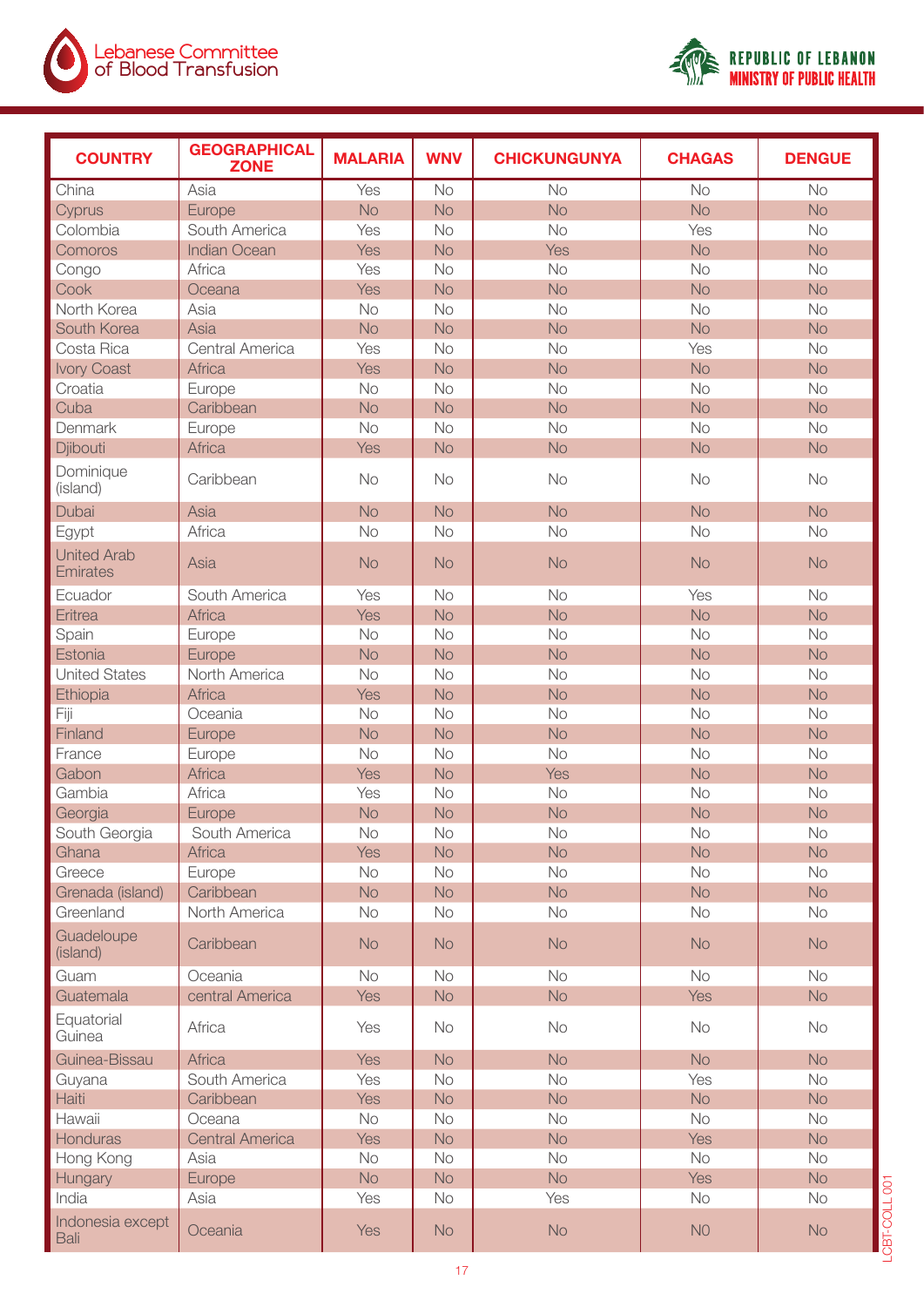



| <b>COUNTRY</b>         | <b>GEOGRAPHICAL</b><br><b>ZONE</b> | <b>MALARIA</b>                             | <b>WNV</b> | <b>CHICKUNGUNYA</b> | <b>CHAGAS</b> | <b>DENGUE</b> |
|------------------------|------------------------------------|--------------------------------------------|------------|---------------------|---------------|---------------|
| Iran                   | Asia                               | Yes                                        | No         | No                  | No            | No            |
| Iraq                   | Asia                               | Yes                                        | <b>No</b>  | <b>No</b>           | <b>No</b>     | <b>No</b>     |
| Ireland                | Europe                             | No                                         | No         | No                  | No            | No            |
| Iceland                | Europe                             | <b>No</b>                                  | <b>No</b>  | <b>No</b>           | <b>No</b>     | <b>No</b>     |
| Israel                 | Asia                               | No                                         | No         | No                  | No            | No            |
| Italy                  | Europe                             | <b>No</b>                                  | <b>No</b>  | <b>No</b>           | <b>No</b>     | <b>No</b>     |
| Jamaica                | Caribbean                          | Yes                                        | <b>No</b>  | No                  | No            | No            |
| Japan                  | Asia                               | <b>No</b>                                  | <b>No</b>  | <b>No</b>           | <b>No</b>     | <b>No</b>     |
| Jordan                 | Asia                               | No                                         | No         | No                  | No            | No            |
| Kazakhstan             | Asia                               | <b>No</b>                                  | <b>No</b>  | <b>No</b>           | <b>No</b>     | <b>No</b>     |
| Kenya                  | Africa                             | Yes                                        | No         | No                  | No            | No            |
| Kirghizstan            | Asia                               | <b>No</b>                                  | <b>No</b>  | <b>No</b>           | <b>No</b>     | <b>No</b>     |
| Kiribati               | Oceana                             | No                                         | No         | No                  | No            | No            |
| Kuwait                 | Asia                               | <b>No</b>                                  | <b>No</b>  | <b>No</b>           | <b>No</b>     | <b>No</b>     |
| La Reunion             | Indian Ocean                       | No                                         | No         | No                  | No            | No            |
| Laos                   | Asia                               | Yes                                        | <b>No</b>  | <b>No</b>           | <b>No</b>     | <b>No</b>     |
| Lesotho                | Africa                             | No                                         | <b>No</b>  | No                  | No            | No            |
| Latvia                 | Europe                             | <b>No</b>                                  | <b>No</b>  | <b>No</b>           | <b>No</b>     | <b>No</b>     |
| Lebanon                | Asia                               | No                                         | No         | No                  | No            | No            |
| Liberia                | <b>Africa</b>                      | Yes                                        | <b>No</b>  | <b>No</b>           | <b>No</b>     | <b>No</b>     |
| Libya                  | Africa                             | No                                         | No         | No                  | No            | No            |
| Liechtenstein          | Europe                             | <b>No</b>                                  | <b>No</b>  | <b>No</b>           | <b>No</b>     | <b>No</b>     |
| Lithuania              | Europe                             | <b>No</b>                                  | <b>No</b>  | No                  | No            | No            |
| Luxembourg             | Europe                             | <b>No</b>                                  | <b>No</b>  | <b>No</b>           | <b>No</b>     | <b>No</b>     |
| Macao                  | Asia                               | No                                         | No         | No                  | No            | No            |
| Macedonia              | Europe                             | <b>No</b>                                  | <b>No</b>  | <b>No</b>           | <b>No</b>     | <b>No</b>     |
| Madagascar             | Indian Ocean                       | No                                         | No         | No                  | No            | No            |
| Madeira                | <b>Africa</b>                      | <b>No</b>                                  | <b>No</b>  | <b>No</b>           | No            | No            |
| Malaysia               | Asia                               | Yes<br>(except<br>Brunei and<br>Singapore) | <b>No</b>  | Yes                 | No            | No            |
| Malawi                 | <b>Africa</b>                      | Yes                                        | No         | No                  | No            | No            |
| Maldives               | Indian Ocean                       | No                                         | No         | No                  | No            | No            |
| Mali                   | Africa                             | <b>Yes</b>                                 | <b>No</b>  | No                  | No            | No            |
| Falklands (island)     | South America                      | No                                         | No         | No                  | No            | No            |
| Malta                  | Europe                             | <b>No</b>                                  | <b>No</b>  | No                  | No            | <b>No</b>     |
| Marianna               | Oceania                            | No                                         | No         | No                  | No            | No            |
| Morocco                | <b>Africa</b>                      | <b>No</b>                                  | <b>No</b>  | No                  | <b>No</b>     | <b>No</b>     |
| Marshall               | Oceania                            | No                                         | No         | No                  | No            | No            |
| Martinique<br>(island) | Caribbean                          | <b>No</b>                                  | <b>No</b>  | <b>No</b>           | <b>No</b>     | <b>No</b>     |
| Mauritius (island)     | Indian Ocean                       | No                                         | <b>No</b>  | Yes                 | No            | No            |
| Mauritania             | Africa                             | <b>Yes</b>                                 | <b>No</b>  | No                  | <b>No</b>     | No            |
| Mayotte                | Indian Ocean                       | Yes                                        | No         | No                  | No            | No            |
| Mexico                 | <b>Central America</b>             | <b>Yes</b>                                 | No         | No                  | <b>Yes</b>    | No            |
| Micronesia             | Oceania                            | No                                         | No         | No                  | No            | No            |
| Moldova                | Europe                             | No                                         | No         | No                  | No            | No            |
| Monaco                 | Europe                             | No                                         | No         | No                  | No            | No            |
| Mongolia               | Asia                               | <b>No</b>                                  | <b>No</b>  | No                  | No            | <b>No</b>     |
| Montserrat             | Caribbean                          | No                                         | No         | No                  | No            | No            |
| Montenegro             | Europe                             | No                                         | No         | No                  | No            | No            |
| Mozambique             | Africa                             | Yes                                        | No         | No                  | No            | No            |
|                        |                                    |                                            |            |                     |               |               |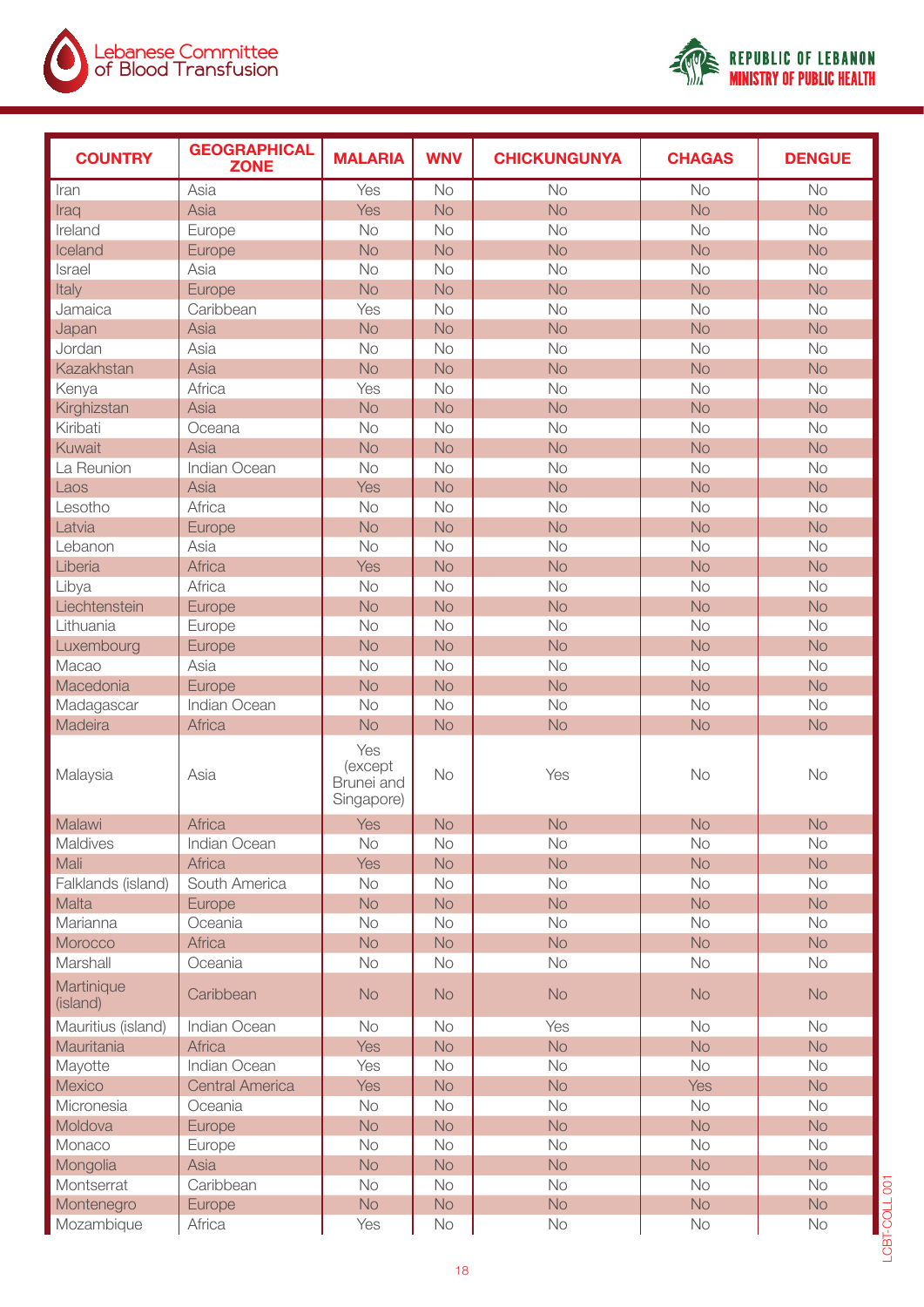



| <b>COUNTRY</b>                     | <b>GEOGRAPHICAL</b><br><b>ZONE</b> | <b>MALARIA</b> | <b>WNV</b> | <b>CHICKUNGUNYA</b> | <b>CHAGAS</b> | <b>DENGUE</b> |
|------------------------------------|------------------------------------|----------------|------------|---------------------|---------------|---------------|
| Myanmar<br>(Burma)                 | Asia                               | Yes            | <b>No</b>  | <b>No</b>           | <b>No</b>     | <b>No</b>     |
| Namibia                            | Africa                             | Yes            | <b>No</b>  | <b>No</b>           | <b>No</b>     | No            |
| Nauru                              | Oceania                            | <b>No</b>      | <b>No</b>  | <b>No</b>           | <b>No</b>     | <b>No</b>     |
| Nepal                              | Asia                               | Yes            | <b>No</b>  | <b>No</b>           | <b>No</b>     | <b>No</b>     |
| Nicaragua                          | <b>Central America</b>             | Yes            | <b>No</b>  | <b>No</b>           | Yes           | <b>No</b>     |
| Niger                              | Africa                             | Yes            | <b>No</b>  | <b>No</b>           | <b>No</b>     | <b>No</b>     |
| Nigeria                            | Africa                             | Yes            | <b>No</b>  | <b>No</b>           | <b>No</b>     | <b>No</b>     |
| Niue                               | Oceania                            | <b>No</b>      | <b>No</b>  | <b>No</b>           | <b>No</b>     | <b>No</b>     |
| Norfolk                            | Oceania                            | <b>No</b>      | <b>No</b>  | <b>No</b>           | <b>No</b>     | <b>No</b>     |
| Norwalk                            | Europe                             | <b>No</b>      | <b>No</b>  | <b>No</b>           | <b>No</b>     | No            |
| New Caledonia                      | Oceania                            | <b>No</b>      | <b>No</b>  | <b>No</b>           | <b>No</b>     | <b>No</b>     |
| New Zealand                        | Oceania                            | No             | <b>No</b>  | <b>No</b>           | <b>No</b>     | <b>No</b>     |
| Oman                               | Asia                               | <b>No</b>      | <b>No</b>  | <b>No</b>           | <b>No</b>     | <b>No</b>     |
| Uganda                             | Africa                             | Yes            | <b>No</b>  | <b>No</b>           | <b>No</b>     | <b>No</b>     |
| Uzbekistan                         | Asia                               | <b>No</b>      | <b>No</b>  | <b>No</b>           | <b>No</b>     | <b>No</b>     |
| Pakistan                           | Asia                               | Yes            | <b>No</b>  | <b>No</b>           | <b>No</b>     | <b>No</b>     |
| Palau (Belau)                      | Oceania                            | <b>No</b>      | <b>No</b>  | <b>No</b>           | <b>No</b>     | <b>No</b>     |
| Panama                             | <b>Central America</b>             | Yes            | <b>No</b>  | <b>No</b>           | Yes           | No            |
| Papua-New<br>guinea                | Oceania                            | Yes            | <b>No</b>  | <b>No</b>           | <b>No</b>     | <b>No</b>     |
| Easter Island                      | Oceania                            | <b>No</b>      | <b>No</b>  | <b>No</b>           | <b>No</b>     | <b>No</b>     |
| Paraguay                           | South America                      | Yes            | <b>No</b>  | <b>No</b>           | Yes           | <b>No</b>     |
| Netherlands                        | Europe                             | <b>No</b>      | <b>No</b>  | <b>No</b>           | <b>No</b>     | <b>No</b>     |
| Peru                               | South America                      | Yes            | <b>No</b>  | <b>No</b>           | Yes           | <b>No</b>     |
| Philippines                        | Indian Ocean                       | Yes            | <b>No</b>  | No                  | <b>No</b>     | No            |
| Pitcairn                           | Oceania                            | <b>No</b>      | <b>No</b>  | <b>No</b>           | <b>No</b>     | <b>No</b>     |
| Poland                             | Europe                             | <b>No</b>      | <b>No</b>  | <b>No</b>           | <b>No</b>     | <b>No</b>     |
| French Polynesia                   | Oceania                            | <b>No</b>      | <b>No</b>  | <b>No</b>           | <b>No</b>     | <b>No</b>     |
| Puerto Rico                        | Caribbean                          | <b>No</b>      | No         | <b>No</b>           | <b>No</b>     | No            |
| Portugal                           | Europe                             | <b>No</b>      | <b>No</b>  | <b>No</b>           | <b>No</b>     | <b>No</b>     |
| Qatar                              | Asia                               | <b>No</b>      | <b>No</b>  | <b>No</b>           | <b>No</b>     | No            |
| <b>Central African</b><br>Republic | Africa                             | <b>Yes</b>     | <b>No</b>  | <b>No</b>           | <b>No</b>     |               |
| Democratic<br>Republic of<br>Congo | Africa                             | Yes            | <b>No</b>  | No                  | No            | No            |
| Dominican<br>Republic              | Caribbean                          | <b>Yes</b>     | <b>No</b>  | <b>No</b>           | <b>No</b>     | <b>No</b>     |
| Czech Republic                     | Europe                             | No             | <b>No</b>  | <b>No</b>           | <b>No</b>     | <b>No</b>     |
| Reunion (island)                   | <b>Indian Ocean</b>                | <b>No</b>      | <b>No</b>  | <b>No</b>           | <b>No</b>     | <b>No</b>     |
| Romania                            | Europe                             | No             | <b>No</b>  | No                  | <b>No</b>     | No            |
| United Kingdom                     | Europe                             | <b>No</b>      | <b>No</b>  | <b>No</b>           | No            | <b>No</b>     |
| Russia                             | Europe                             | No             | No         | No                  | No            | No            |
| Rwanda                             | <b>Africa</b>                      | <b>Yes</b>     | <b>No</b>  | <b>No</b>           | <b>No</b>     | <b>No</b>     |
| Saint Barthelemy                   | Caribbean                          | <b>No</b>      | <b>No</b>  | <b>No</b>           | <b>No</b>     | No            |
| Saint Martin                       | Caribbean                          | No             | <b>No</b>  | <b>No</b>           | <b>No</b>     | <b>No</b>     |
| Saint-Christophe<br>and Nevis      | Caribbean                          | <b>No</b>      | <b>No</b>  | No                  | No            | No            |
| Saint Helena                       | Africa                             | <b>No</b>      | <b>No</b>  | <b>No</b>           | <b>No</b>     | <b>No</b>     |
| Saint -Lucia                       | Caribbean                          | No             | No         | No                  | No            | No            |
| San Marino                         | Europe                             | No             | <b>No</b>  | <b>No</b>           | <b>No</b>     | <b>No</b>     |
| Holy See (Vatican)                 | Europe                             | <b>No</b>      | No         | No                  | No            | No            |